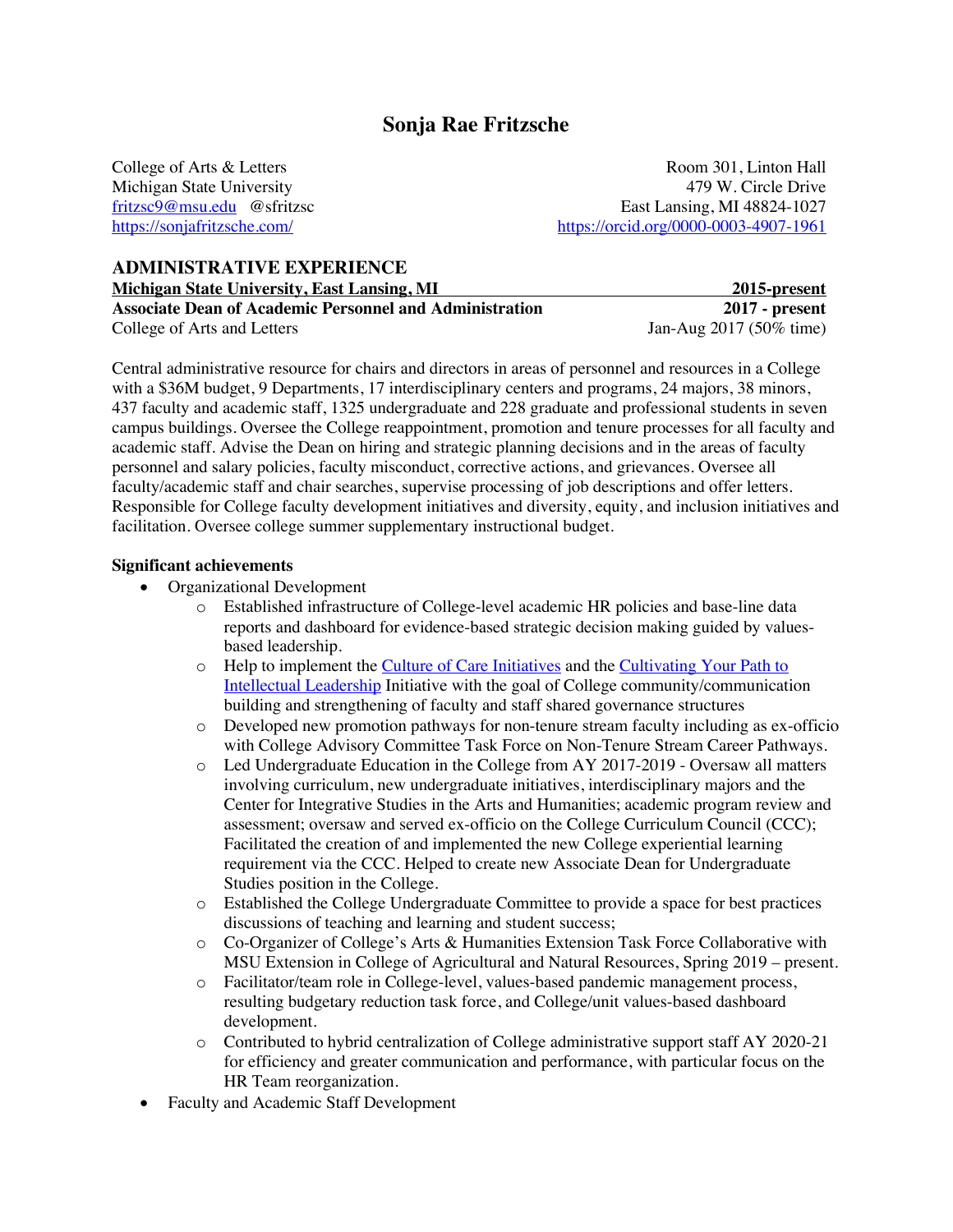- o Revised and expanded College New Faculty Orientation Series and collaborative workshops on research/teaching and learning and support for faculty and academic specialists at all stages of their careers.
- o Established the College New and Newish Administrators Meeting Series; Created the College Academic Administrators Onboarding Handbook.
- o Established the College Faculty Leadership Fellows Program for up & coming leaders within units for both tenure stream and non-tenure stream faculty and academic staff.
- o Established the College Mentoring Fellows Program for both tenure stream and nontenure stream and academic staff.
- Diversity Initiatives in the College with initial focus on faculty searches and mentoring
	- o Liaison to the new College DEI Alumni Advisory Board beginning 2021-.
	- o Ex-officio and organization of the College Inclusive Practices Initiative Committee
	- o Creation of and implementation of Inclusive Pedagogy Initiative with faculty committee
	- o MSU Academic Advancement Network Learning Community Co-facilitator "Anti-Racist Strategies for Teaching, Learning, and Faculty Development Efforts." AY 2020-21
	- o College-level facilitation of Department of African American and African Studies foundational cluster hire AY 2019-2021.
- University Leadership
	- o Founder and Co-chair of the University Council of Faculty Affairs Associate Deans (2018-2020), Member 2020-present.
	- o Co-Organizer of the University Education 2035 Initiative multidisciplinary, crosscampus conversations on the Future of Artificial Intelligence and Teaching and Learning with Prof. Andrew Christlieb, Department of Computational Mathematics, Science and Engineering (CMSE) AY 2018-Fall 2019.
	- o University Service includes
		- **AY 21-22: University UNTF Contract Negotiation Team, Member of the** Provost's Working Group on Best Practices for Risk Management Involving Faculty Activities, MSU Council of Diversity Deans - formulated recommendations for new DEI annual review/promotion and tenure criteria; Convenor of BIPOC social media support initiative, Michigan Distinguished Professor of the Year Award MSU Nomination Review Committee, Member of MSU Engaged Scholarship Advisory Council Spring 2022.
		- **AY 20-21: MSU Remote Work Initiative Task Force Co-Lead, Search** Committee Member and Affirmative Action Co-Representative for the MSU Senior Vice President and Chief Financial Officer position, Member of Provost's Task Force for Faculty Presence on Campus, Member of Human Resources Sub-Committee of the Campus Re-opening and University Progressive Planning Task Force COVID-19, Member of new MSU Council of Diversity Deans
		- § AY 19-20: Co-Chair of MSU Education Abroad Program Innovation & Quality Workgroup, Member of MSU Engaged Scholarship Advisory Council,
		- § AY 18-19: Member of new Council of Undergraduate Associate Deans, Student Success Committee of the Associate Provost for Undergraduate Education Office, Co-Curricular Record Committee "My Spartan Story", Block/Flat Rate Tuition Implementation Committee - Academics Workgroup, Student Academic Probation Appeals Committee; Member Simmons-Chivukula Award for Academic Leadership Selection Committee.
		- § AY 17-18: Search Committee for MSU Assistant Dean for Student Success Initiatives/ Director of the Neighborhood Student Success Collaborative, University UNTF Contract Negotiation Team.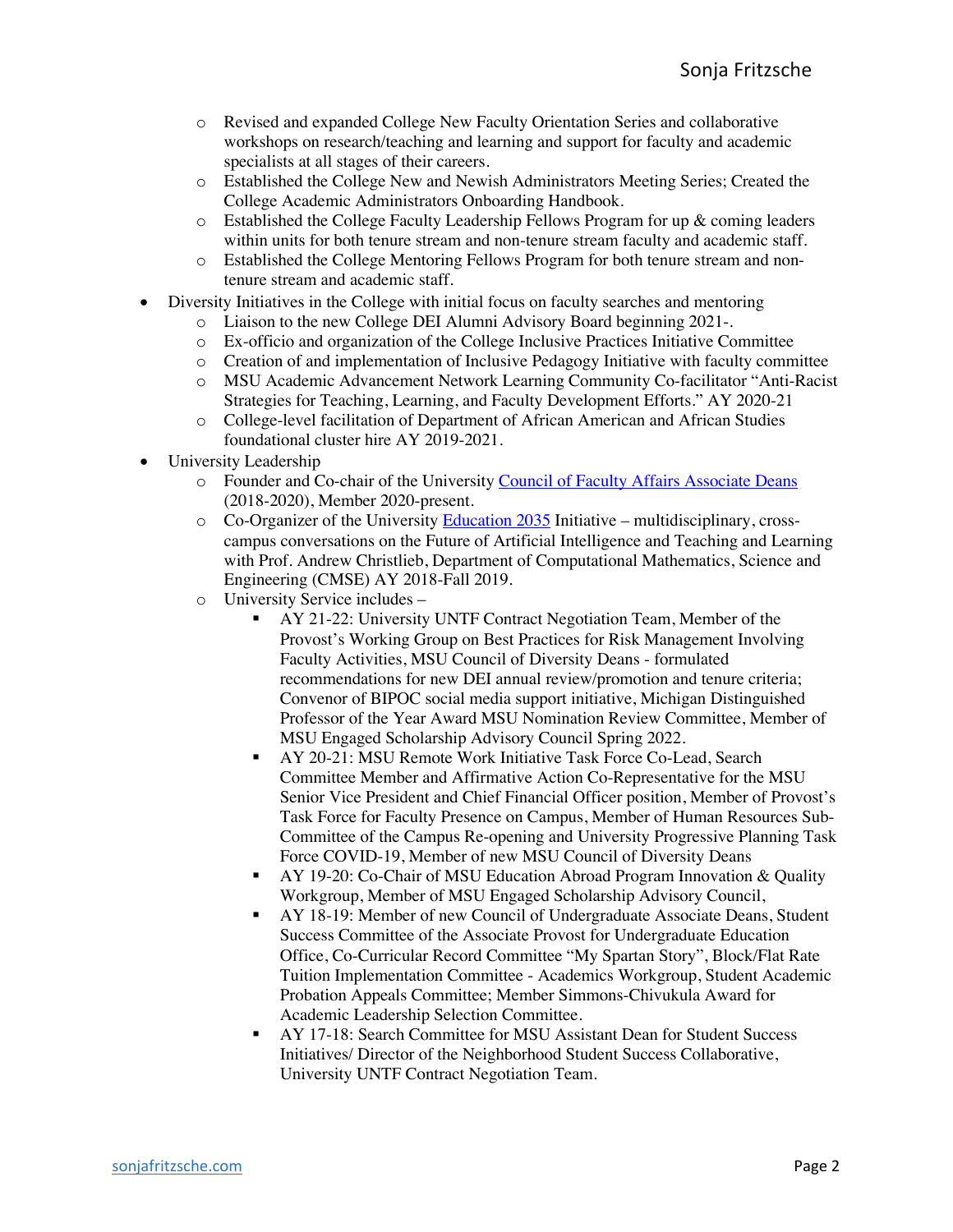### **Department Chairperson 2015-2017**

Department of Linguistics, Languages, and Cultures

Oversaw department with budget of \$4.5M, 50 faculty members (32 tenure stream) with two PhD programs, three MA programs, six undergraduate majors, ten minors, and a nationally-recognized Less Commonly Taught Language (LCTL) and African Languages program. In 2016, there were 346 majors/661 minors. Primary responsibilities included budget management, personnel (searches, hiring/immigration, promotion and tenure, annual review and merit raise processes) and faculty mentoring, course scheduling (F2F, hybrid, and online), coordination with the Associate Chair, Department Advisory Committee, three Graduate Studies Directors, program coordinators, seven staff and an undergraduate advisor, Department website, social media, and newsletter, fundraising and alumni relations, campus and external networking, department conflict resolution, maintenance of department documents online.

#### **Significant achievements**

- o Helped raise \$800,000 for the German and Linguistics Programs and organized the first Department Alumni Reunion
- o Completed overhaul and launching of the new Department website
- o Organized and completed an Academic Program Review for the Dean/Provost's Office
- o Created a Department Strategic Plan, Department online course strategy and LCTL business plan
- o Streamlined staff procedures to improve communication and transparency
- o University/College Service: Served on the College of Arts and Letters Dean's Language School Exploratory Task Force and Action Committee, Served on the MSU Confucius Institute Review Committee

| <b>Illinois Wesleyan University, Bloomington, IL</b>                                                    | 2001-2015                    |
|---------------------------------------------------------------------------------------------------------|------------------------------|
| <b>Department Chairperson</b> – Dept. of German, Russian and Asian Languages                            | Spring 2014-2015             |
| <b>Department Chairperson</b> – Modern and Classical Languages and Literatures                          | <b>Spring 2008-Fall 2008</b> |
| <b>Co-Chairperson</b> – Modern and Classical Languages and Literatures Fall 2007, Fall 2009-Spring 2012 |                              |

Oversaw department of eight faculty with four undergraduate majors and six minors; as Co-Chair oversaw Chinese, German, Japanese, and Russian as well as department duties. 3/2 load as chair.

#### **Significant achievements**

- o Secured external funding of over \$200,000 in two grants from the Department of Education and Hanban as co-Principal Investigator to support a pilot Mandarin Chinese program
- o Organized and completed Departmental Self-Study/External Review
- o Coordinated and implemented departmental assessment plans
- o Conducted multiple visiting faculty searches, Overhaul of the German Studies Curriculum
- o University and Department Service: Chaired the Teaching and Learning with Technology Roundtable, Acting Chair and served on the Implementation Committee for the University's Mellon Foundation Humanities Grant (\$300,000), Served on the Faculty Hearing Committee, Campus Safety Committee, School of Music Piano Faculty Search Committee, Study Abroad Committee, Internship Committee, University Speakers Committee, "Literature and Culture" Course Rubric Coordinator, May Term in Bremen Coordinator, Co-organizer of and Faculty Liaison for the new Language House, Co-Organizer of National German Undergraduate Research Conference, University Film Series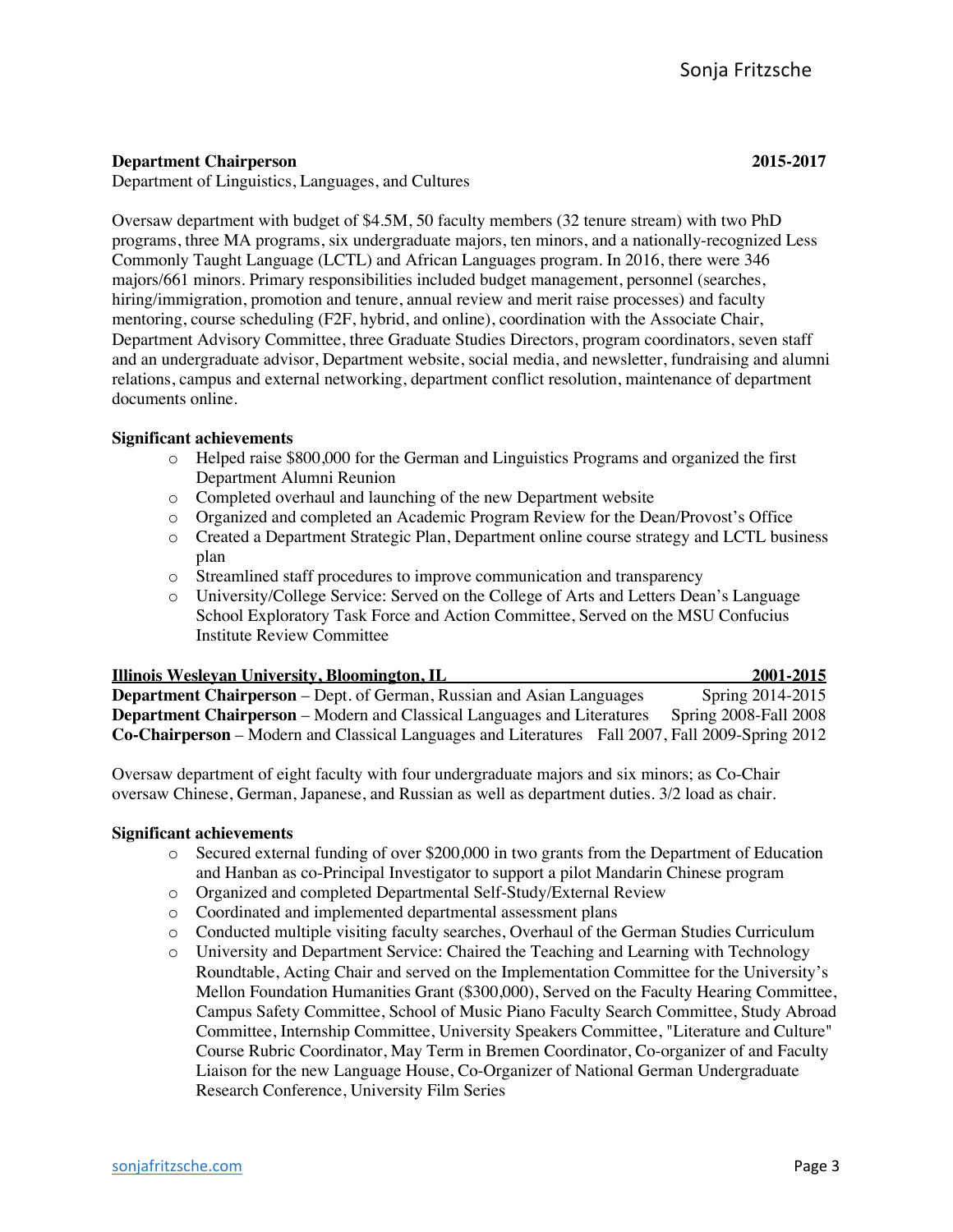**German Studies Section Coordinator** – Illinois Wesleyan University 2005-2007, Spring 2008-2015 **Language Resource Center Coordinator** – Illinois Wesleyan University 2012-2014<br>**Russian and East European Studies Team Coordinator** 2002, 2003-2004, 2005-2007, 2009-2015 **Russian and East European Studies Team Coordinator** 

International Studies Program – Illinois Wesleyan University – Included service on the International Studies Program Steering Committee during these years. **Campus Fulbright Coordinator** – Illinois Wesleyan University 2003-2011 **First Year Student Advisor** – Illinois Wesleyan University 2002-2003, 2005-2008, 2009-2015

## **FACULTY EXPERIENCE**

|           | <b>Michigan State University</b>                                                        | <u>2015–present</u> |
|-----------|-----------------------------------------------------------------------------------------|---------------------|
|           | <b>Professor of German Studies</b>                                                      |                     |
|           | Department of Linguistics, Languages, and Cultures (new department name)                |                     |
|           | Freie Universität, Berlin                                                               | July-August 2015    |
|           | <b>Dozentin</b> , Internationale Sommerschule (FUBiS)                                   |                     |
|           | <b>Illinois Wesleyan University</b>                                                     | 2001-2015           |
|           | Professor of German & Eastern European Studies                                          | 2014-2015           |
|           | Department of German, Russian, & Asian Languages                                        |                     |
| $\bullet$ | <b>Associate Professor of German &amp; Eastern European Studies</b>                     | 2007-2014           |
|           | Department of Modern and Classical Languages and Literatures                            |                     |
| $\bullet$ | <b>Assistant Professor of German &amp; Eastern European Studies</b>                     | 2001-2007           |
|           | Department of Modern and Classical Languages and Literatures                            |                     |
|           | <b>EDUCATION</b>                                                                        |                     |
|           | Ph.D. University of Minnesota – Germanic Studies                                        | 2001                |
|           | Free University/Freie Universität Berlin Graduate Student Technology Exchange 1997-1998 |                     |
|           | Humboldt Universität Berlin/German Academic Exchange Service Grant 1998-1999            |                     |
| M.A.      | University of California, Los Angeles - Modern European History                         | 1995                |
| B.A.      | <b>Indiana University</b> – German and History                                          | 1992                |

#### **CURRENT PROJECTS**

Under review. Melissa Elliot and Sonja Fritzsche. "The East German Disco Film: A Multimedial Approach to Imagined (Musical) Futures." 1-30.

In Progress. Co-edited collection and Introduction with Keren Omry, Wendy Pearson, and Lisa Yaszek. *The Routledge Companion to Gender and Science Fiction*. Routledge, expected 2023. Due July 2022.

Accepted and in Progress. "From Utopia to Science Fiction: Imagining the Future in Russia and Germany" for "Canonicity and Prestige section" in the Modern Language Association's *Science Fiction in the Literature Classroom* (2023) edited by Gerry Canavan. Due August 2022.

In Progress. Article/Book project. "The self-help memoir: Exploring identity, ableism, and caregiving in writing by neurotypical parents of neurodiverse children."

In Progress. "The Transformative Power of Play in Johanna and Günter Braun's *Conviva Ludibundus*."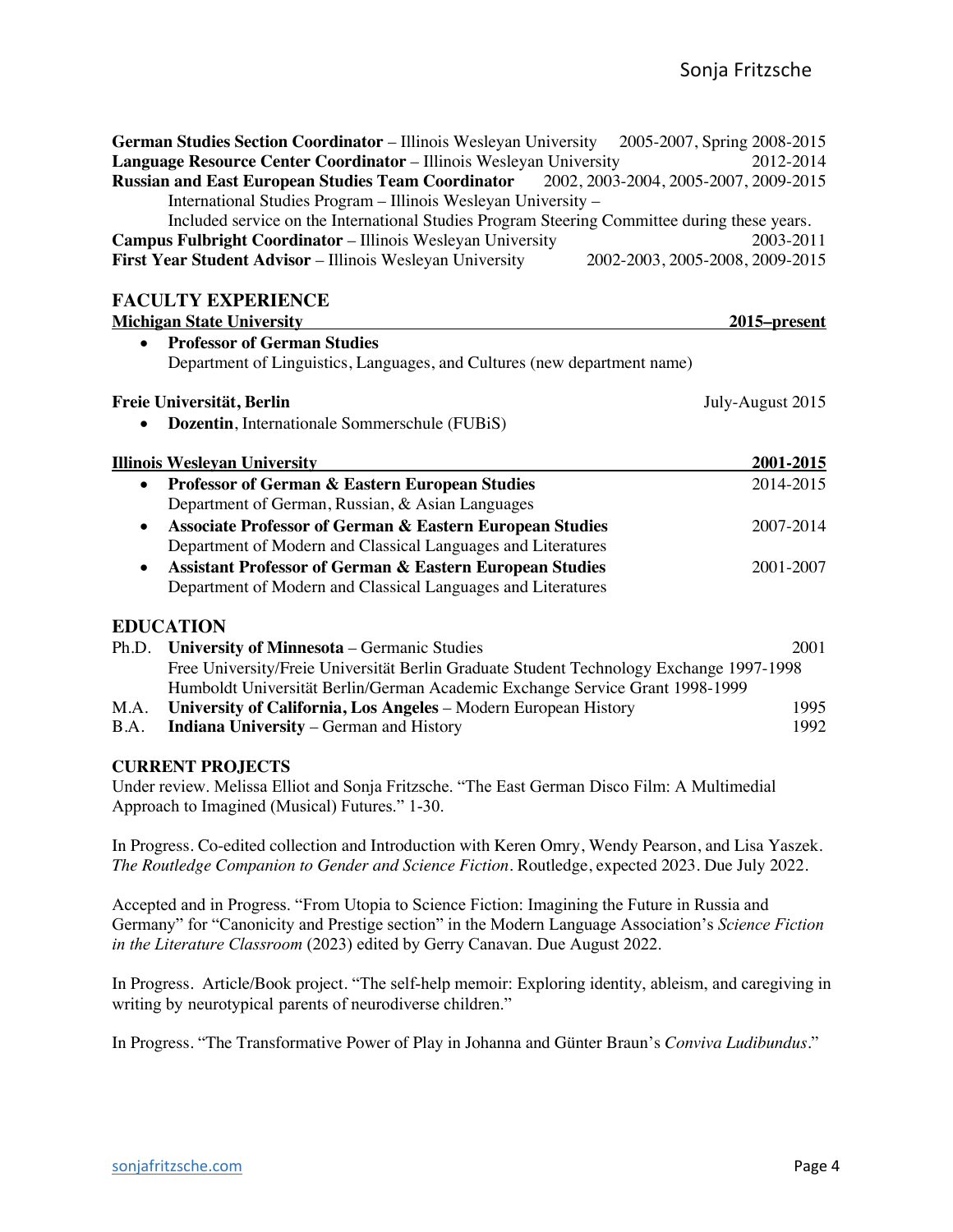### **BOOKS**

3. Co-edited collection and Introduction with Anindita Banerjee. *Science Fiction Circuits of the South and East*. World Science Fiction Series. Peter Lang Oxford, 2018. (Reviewed by *SFRA Review* 2020, *Science Fiction Studies* 2020).

2. Editor and Introduction, *The Liverpool Companion to World Science Fiction Film*. Liverpool Science Fiction Texts and Studies 47. Liverpool University Press, 2014. Paperback and E-Book edition 2021. (Quoted in *New York Times*, 21 Aug 2014: C1. Reviewed by *SFRA Review* 2015, *Science Fiction Studies* 2015, *ReS Futurae* France 2015, *Zeitschrift für Fantastikforschung* Germany 2015, *Foundation* 2016).

*1. Science Fiction Literature in East Germany*. DDR Studien/East German Studies Series 15. Bern; Oxford: Peter Lang, 2006.

(Reviewed by *Germanistik* 2007, *Utopian Studies* 2008, *Science Fiction Studies* 2008, *Futhark. Revista de investigación y cultura 2008, German Studies Review* 2009*)*. Available since 2018 as an Open Educational Resource: https://www.peterlang.com/view/title/9841

Chinese translation of chapter 2. "German Science Fiction Before 1949. Part I" translated by Pan Jingwen, *Tansuo yu Piping* (Inquiry and Criticism) No. 2, 202l, pp. 51-62.

Forthcoming Chinese translation of chapter 2. "German Science Fiction Before 1949. Part II" translated by Pan Jingwen, *Tansuo yu Piping* (Inquiry and Criticism) June 2022.

## **BOOK CHAPTERS and JOURNAL PUBLICATIONS**

18. Forthcoming. "Transformative Listening For Chairs: Navigating Difficult Conversations To Bring About Change." *ADFL Bulletin* vol. 47, no. 1, May 2022, pp. 88-98. https://doi.org/10.1632/adfl.46.2.7

17. "Fascist Drag: Race, Laibach, and Playing Nazi in the *Iron Sky* Universe." *Science Fiction Film and Television* vol. 15, no. 1, 2022, pp. 21-39. *Project MUSE* muse.jhu.edu/article/847956.

16. Invited Introduction. "German SF in Translation." for *Out of this World: Speculative Fiction in Translation from the Cold War to the New Millennium*. By Rachel S. Cordasco. U of Illinois Press, 2021. 81-85.

15. (Invited) ---, Paul Kincaid, Adam Roberts. "Whose History is it Anyway?" Roundtable on *The Cambridge History of Science Fiction* (2019). *Foundation*. *The International Review of Science Fiction*. 137, vol. 49, no. 3, Winter 2020, pp. 85-100.

14. "When Did You Last Read A Non-American Author?" Invited essay for the sixtieth anniversary issue. *Extrapolation* vol. 60, no. 2, Fall 2019, p. 103.

13. "Dreaming of 'Cosmic Culture' in *The Silent Star*." *Re-imagining DEFA. East German Cinema in its National and Transnational Contexts*. Ed. Sean Allan and Sebastian Heiduschke. Berghahn Books, 2016. 210-226.

o Forthcoming reprint in *SF Media Across Russia and Eastern Europe*. Edited by Anindita Banerjee. Expected 2023.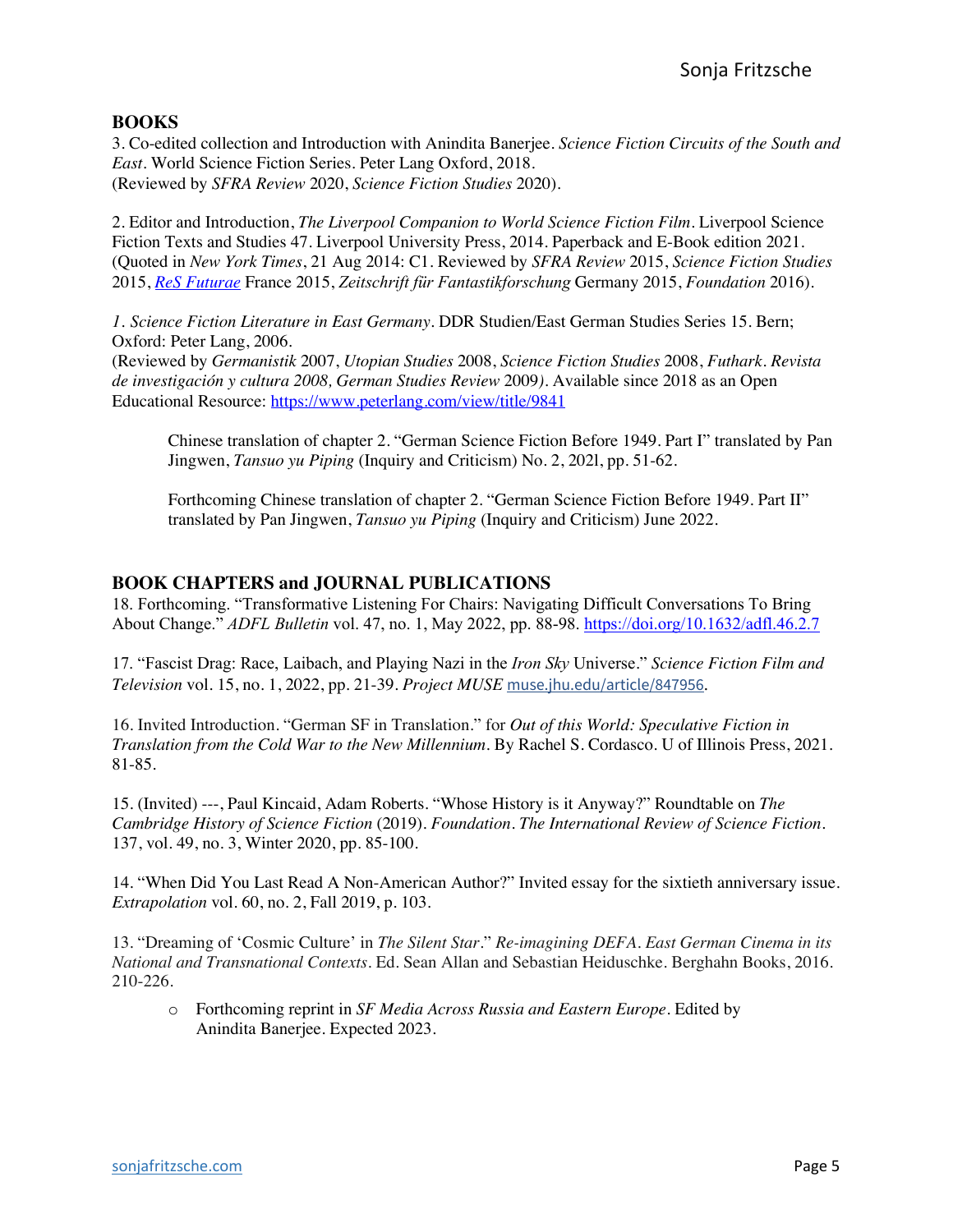12. "Eco-Eschbach – Sustainability in the Science Fiction of Andreas Eschbach." In *Detectives, Dystopias, and Poplit.* Vibeke Petersen, Alison Guenther-Pal, and Bruce Campbell, eds. Studies in Modern German Genre Fiction. Camden, 2014. 67-87.

11. "'Keep the Home Fires Burning': Fairy Tale Heroes and Heroines in an East German *Heimat*." *German Politics and Society* 30.4 (Winter 2012): 45-72. https://doi.org/10.3167/gps.2012.300403

10. "Science Fiction in Western Europe." Invited essay. *Sense of Wonder. A Century of Science Fiction.*  Ed. Leigh Grossman. Wildside Press, 2011. 355-357.

9. "'Once Upon a Heimat': Fairy Tale Film as East German Homeland." Trans. Vitaliy Bezrogov. *Constructing Childhood: Literature, History, Anthropology* (in Russian*) (Konstruiruia detskoe: philologiia, istoriia, anthropologiia).* M.Balina, V. Bezrogov, S. Sheridan, eds. Moscow/Tver': Rossiiskii Gosudarstvennyi Gumanitarnyi Universitet (Russian State University for the Humanities), 2011. 311-320

8. "A Natural and Artificial Homeland: East German Science Fiction Film Responds to Kubrick and Tarkovsky." Special issue "Visions of Science and Technology in Film." *Film & History* 40.2 (Fall 2010): 80-101. https://doi.org/10.1353/flm.2010.0002

o Reprint and translation as "Homeland Earth and the Other: *2001*, *Solaris*, and *Eolomea* in Dialogue/A Pátria Terra E O Outro. *2001*, *Olaris* y *Eolomea* em diálogo." Trans. Roberto de Sousa Causo in *Cartographies for World Science Fiction*  (in Portuguese) (*Cartografias para a Ficção Científica Mundial*) ed. Alfredo Luiz Suppia. Brazil: UFJF University Press, 2017. 41-55.

7. "The Continuities of an East German Heimat: Gender and Technological Progress in *Du bist min*. *Ein deutsches Tagebuch*." *German Quarterly* 83.2 (Spring 2010): 172-188. https://doi.org/10.1111/j.1756-1183.2010.00078.x

6. "Science fiction is an international genre." Invited essay for the fiftieth anniversary issue. *Extrapolation* 50.1 (Spring 2009): 15-16.

5. ––, Esther Dischereit, and Jennifer Good. "Esther Dischereit, Self-Interview – Based on a Conversation with Sonja Fritzsche and Jennifer Good." *Women in German Yearbook* (now *Feminist German Studies*) 23 (2007): 1-9. https://doi.org/10.1353/wgy.2008.0010

o Reprinted. German original/translation. In Esther Dischereit. *Mama, Darf Ich das Deutschlandlied Singen.* Vienna: Mandelbaum Verlag, 2020.

4. "Utopia, Dystopia, and Ostalgia: The Pre- and Post-Unification Visions of East German Science Fiction Writer Alexander Kröger." *Utopian Studies* 17.3 (Winter 2006): 441-464. https://muse.jhu.edu/journal/507

3. "Publishing Ursula Le Guin in East Germany." 47.3 *Extrapolation* (Winter 2006): 471-487. https://doi.org/10.3828/extr.2006.47.3.10

2. "East Germany's *Werkstatt Zukunft*: Futurology and the Science Fiction Films of *defa-futurum*." *German Studies Review* 29:2 (May 2006): 367-386.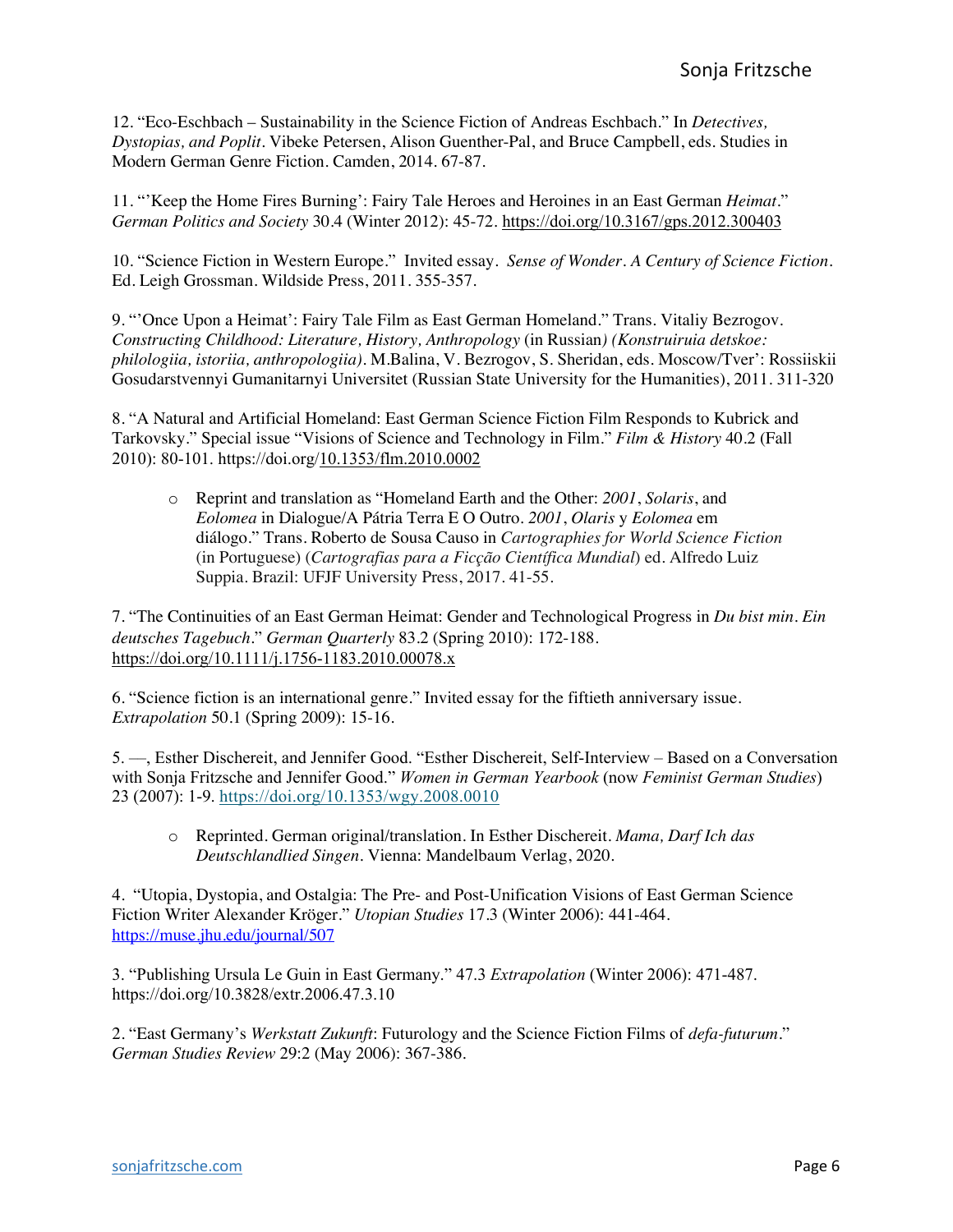1. "Reconceptualizing East German Popular Literature via the Science Fiction Niche." *German Quarterly* 77.4 (2004): 443-461.

### **FELLOWSHIPS/AWARDS/GRANTS**

**HuMetricsHSS Community Fellow**. "Developing Unit Mentoring Programs for Non-Tenure 2022 Stream Faculty Following the Charting a Pathway to Intellectual Leadership (CPIL) Model." MSU Collaborative Partner: Dustin DeFelice. A subaward of the HuMetricsHSS Initiative funded by the Andrew W. Mellon Foundation. (\$4500).

**PI – Citizen Scholars-Paterno Fellows Arts & Humanities Extension Undergraduate** Not awarded **Community Reciprocity Project** subaward proposal for the Andrew W. Mellon Foundation funded Humanities Without Walls Initiative at the University of Illinois, with collaborator Jeremy Engels, Penn State University and Erica Tobe, MSU Extension. Submitted November 15, 2021. Proposal was for \$150,000 for 2022-2024. Not awarded.

#### **Co-PI** – **Big Ten Academic Alliance Less Commonly Taught and Indigenous** 2019-2023 **Languages Partnership Grant – Phase II**

Andrew W. Mellon Foundation, Higher Education Program (\$2.5 Million). PI Christopher P. Long, Co-PIs Gordon Henry, Felix Kronenberg, Co-I Emily Uebel, Koenraad van Gorp, Luca Giupponi. Foster sustainable collaboration across the Big Ten in the area of less commonly taught languages with an emphasis on Indigenous language.

| Seminar Participant and Subgrant Recipient, Funding for "MSU Arts &                          | Feb.-Dec. 2021 |
|----------------------------------------------------------------------------------------------|----------------|
| <b>Humanities Extension Digital Presence Project"</b>                                        |                |
| (\$4000) as part of the "Humanities Extension: Connecting Learning and Thriving Through Land |                |

Grant Collaboration." Co-PIs Todd Butler and Michael Gaffney, Washington State University. Spencer Foundation.

#### **PI – Promoting Accessible Teaching and Learning Through Faculty Accessibility** 2019-2021 **Fellows Program**

MSU Creating Inclusive Excellence Grant, (\$32,000), Co-PIs Kate Sonka, Steven Thomas, Jeremy van Hof, Bump Halbritter, Leslie Johnson. Collaboration across College of Arts & Letters, Broad College of Business, College of Natural Sciences, and Resource Center for Persons with **Disabilities** 

| Big Ten Academic Alliance Academic Leadership Program Fellow – MSU                                                                                                                              | 2017-2018 |
|-------------------------------------------------------------------------------------------------------------------------------------------------------------------------------------------------|-----------|
| Big Ten Academic Alliance Department Executive Officer (DEO) Fellow - MSU                                                                                                                       | 2016      |
| <b>IWU Mellon "Recentering the Humanities" Student Conference Grant</b> 2014, 2015, 2016, & 2017<br>National German Undergraduate Research Conference created and held at IWU with Adam Woodis. |           |
| German Academic Exchange Service (DAAD) Grant, National German Undergraduate<br>Research Conference at IWU, with Adam Woodis.                                                                   | 2013      |
| Delta Phi Alpha German Chapter Grant, National German Undergraduate Research<br>Conference, IWU                                                                                                 | 2012      |

**Co-PI – Hanban/Chinese Language Council International**, Co-PIs Teddy Amoloza, 2011-2013 Tao Jin, Tom Lutze Funding for Chinese Language Instructor at Illinois Wesleyan University.

.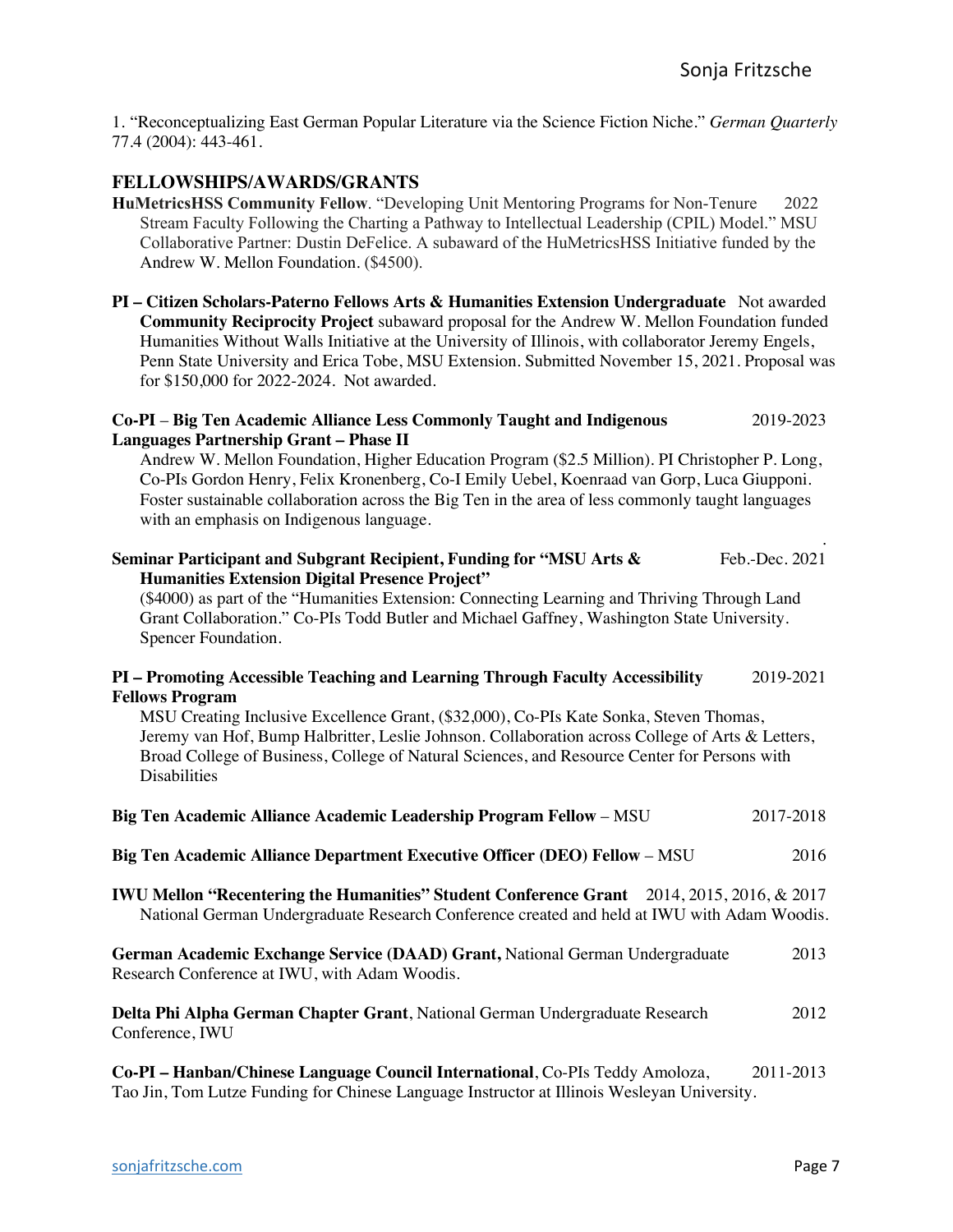| Co-PI - Strengthening Asian Studies at IWU: Language, Curriculum, Faculty<br>Visits and Institutional Linkages, U.S. Department of Education Undergraduate International Studies<br>and Foreign Language Program (UISFL), (\$161,843 grant) PI Teodora Amaloza, Co-PIs Tom Lutze, Tao<br>Jin.                                                                                                                                                                                                                                                                                                                                                                                                                                                                           | 2010-2012                                                                         |
|-------------------------------------------------------------------------------------------------------------------------------------------------------------------------------------------------------------------------------------------------------------------------------------------------------------------------------------------------------------------------------------------------------------------------------------------------------------------------------------------------------------------------------------------------------------------------------------------------------------------------------------------------------------------------------------------------------------------------------------------------------------------------|-----------------------------------------------------------------------------------|
| <b>Student Senate Nomination for Professor of the Year, Illinois Wesleyan University</b>                                                                                                                                                                                                                                                                                                                                                                                                                                                                                                                                                                                                                                                                                | 2011                                                                              |
| German Academic Exchange Service (DAAD) Summer Re-invitation Grant<br>"East Germany's Märchenfilme: Socialist fairy tales of the fifties." Humboldt Universität, Berlin                                                                                                                                                                                                                                                                                                                                                                                                                                                                                                                                                                                                 | 2009                                                                              |
| Co-PI - Fulbright Scholar-in-Residence Program Grant, Co-PI Marina Balina<br>Hosted Visiting Professor & Yiddish scholar Valery Dymshits, European University of St. Petersburg                                                                                                                                                                                                                                                                                                                                                                                                                                                                                                                                                                                         | <b>Fall 2006</b>                                                                  |
| Arthur O. Lewis Award – Society for Utopian Studies, Best Paper by a Younger Scholar<br>Published as: "Utopia, Dystopia and Ostalgia: The Pre- and Post-Unification Visions of East German<br>Science Fiction Writer Alexander Kröger." Utopian Studies Journal                                                                                                                                                                                                                                                                                                                                                                                                                                                                                                         | 2003                                                                              |
| <b>IWU Junior Faculty Leave</b> (campus-wide competition)                                                                                                                                                                                                                                                                                                                                                                                                                                                                                                                                                                                                                                                                                                               | <b>Fall 2004</b>                                                                  |
| Fulbright German Studies Seminar "Visual Culture in Germany: Film, Television<br>and the Internet." Berlin/Cologne/Stuttgart/Munich, Germany                                                                                                                                                                                                                                                                                                                                                                                                                                                                                                                                                                                                                            | <b>June 2004</b>                                                                  |
| <b>IWU Internal Grants</b> (range \$500 - \$3500)<br>Mellon "Integrating Writing and Information Literacy" Course Revision Small Grant 2014-2015<br>٠<br>Mellon "Recentering the Humanities" Research Assistant Grant<br>$\bullet$<br>Mellon Integrating Writing & Information Literacy Course Revision Large Grant<br>$\bullet$<br>2002, 2004, 2007, 2009, 2014<br>Artistic and Scholarly Development Grants<br>$\bullet$<br><b>Curriculum Development Grants</b><br>2002, 2005 (with Julie Prandi), 2007, 2009, 2011<br>٠<br>Instructional Development (ID) Grants<br>$\bullet$<br><b>International Office Site Visit Grants</b><br>$\bullet$<br>Writing Course Development Grants<br>$\bullet$<br>Humanities Occasional Grant<br>Spring 2003, Fall 2003<br>$\bullet$ | 2003-2015<br>2013<br>2012-13<br>2007, 2008<br>2007, 2009, 2011<br>2009, 2011-2012 |
| Thyssen Travel Grant, Symposium on German Film, Washington University, St. Louis<br>Co-PI, College of Liberal Arts Fees Committee Instructional Technology Grant Spr/Summer 2001                                                                                                                                                                                                                                                                                                                                                                                                                                                                                                                                                                                        | 2002                                                                              |
| Co-PIs Jeff High and Charlotte Melin, University of Minnesota<br>Oversaw the creation of on-line workbook including audio recordings for textbook Wende.                                                                                                                                                                                                                                                                                                                                                                                                                                                                                                                                                                                                                |                                                                                   |
| Graduate Student Travel Grant, East German Summer Film Institute DEFA Film Library                                                                                                                                                                                                                                                                                                                                                                                                                                                                                                                                                                                                                                                                                      | 2001                                                                              |
| <b>Student Paper Award, Science Fiction Research Association</b><br>For the paper: "Out of the Western Box: Rethinking Popular Cultural Categories from the Perspective of<br>East German Science Fiction"                                                                                                                                                                                                                                                                                                                                                                                                                                                                                                                                                              | 2000                                                                              |
| <b>German Academic Exchange Service (DAAD) Research Fellowship</b><br>Humboldt Universität, Berlin                                                                                                                                                                                                                                                                                                                                                                                                                                                                                                                                                                                                                                                                      | 1998-1999                                                                         |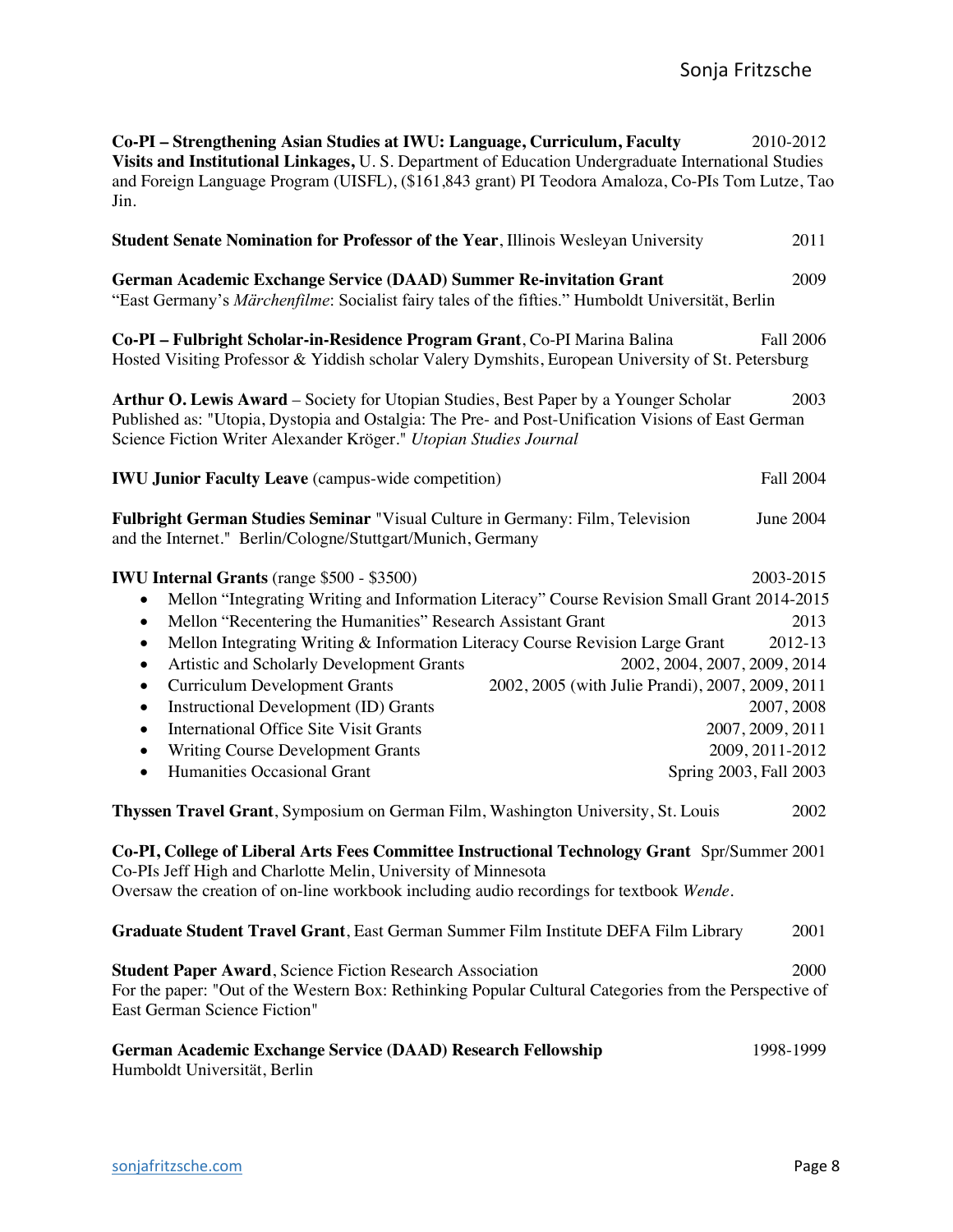## **DIGITAL PUBLICATIONS, POPULAR PRESS, and REVIEWS**

16. –-, Bill Hart-Davidson and Christopher P. Long. "Charting Pathways of Intellectual Leadership. An Initiative for Transformational Institutional Change." *Change. The Magazine of Higher Learning* May/June 2022. 19-27. https://doi.org/10.1080/00091383.2022.2054175

15. –-, Luca Giupponi, Emily Heidrich Uebel, Felix Kronenberg, Christopher P. Long, and Koen Van Gorp. "Languages as Drivers of Institutional Diversity: The Case of Less Commonly Taught Languages." *The Language Educator* Special Focus Topic "Anti-Racism in the World Language Classroom." Winter 2022. 45-47.

https://www.thelanguageeducator.org/actfl/winter\_2022/MobilePagedArticle.action?articleId=1760118#a rticleId1760118

14. –-, Ben Lauren and Jacqueline Rhodes. "Appendix G. Faculty Annual Review Forms." in Walking the Talk. Towards a Values-Aligned Academy. White Paper. The HuMetricsHSS Team: Nicky Agate, Christopher P. Long, Bonnie Russell, Rebecca Kennison, Penelope Weber, Simone Sacchi, Jason Rhody, Bonnie Thornton Dill. February 2022. https://doi.org/10.17613/w69a-3094

13. Blog post. "Some Practical Tips on Managing Academic Work/Caregiving Balance During COVID-19." September 20, 2020. Medium.com https://medium.com/@fritzsc9

12. Invited essay. "Diversifying knowledges - How do we re-imagine annual review and promotion and tenure criteria?" Reimagining the Discipline. German Studies, the Humanities, and the University. Cornell University. May 28, 2020. https://futurehumanities.wixsite.com/re-imagining

11. ––, Cara Cilano, Bill Hart-Davidson, and Christopher P. Long. "Staying with the Trouble - Designing a Values-enacted Academy." *London School of Economics Social Impact Blog*, April 23, 2020. https://blogs.lse.ac.uk/impactofsocialsciences/2020/04/23/staying-with-the-trouble-designing-a-values-enactedacademy/

10. Invited blog post. "The Necessity of a Mentoring Program for Fixed-Term Faculty and Academic Specialists." *MSU Academic Advancement Network Newsletter* January 9, 2020. https://aan.msu.edu/2020/01/09/the-necessity-of-a-mentoring-program-for-fixed-term-faculty-andacademic-specialists/

9. –– and Leann Dalimonte. "Faculty and Staff Development as Essential Component of the Charting a Pathway to Intellectual Leadership model." 2019. Licensed under CC By 4.0.

8. --, Bill Hart-Davidson, and Christopher P. Long. "CPIL Venn Diagram for Academic Advisors." 2021. Licensed under CC By 4.0.

7. --, Bill Hart-Davidson, and Christopher P. Long. "Values, Outcomes, & Activities of Intellectual Leadership." 2017. Licensed under CC By 4.0

6. "Science-Fiction Fandom in United Berlin." Invited essay. *World Literature Today*. The University of Oklahoma, November 2014. Web. 1 November 2014. https://www.worldliteraturetoday.org/2014/november/science-fiction-fandom-united-berlin-sonjafritzsche

5. "German Science Fiction" A Virtual Introduction to Science Fiction. Invited essay. Ed. Lars Schmeink. Web. 2012. 1-11. http://virtual-sf.com/?page\_id=62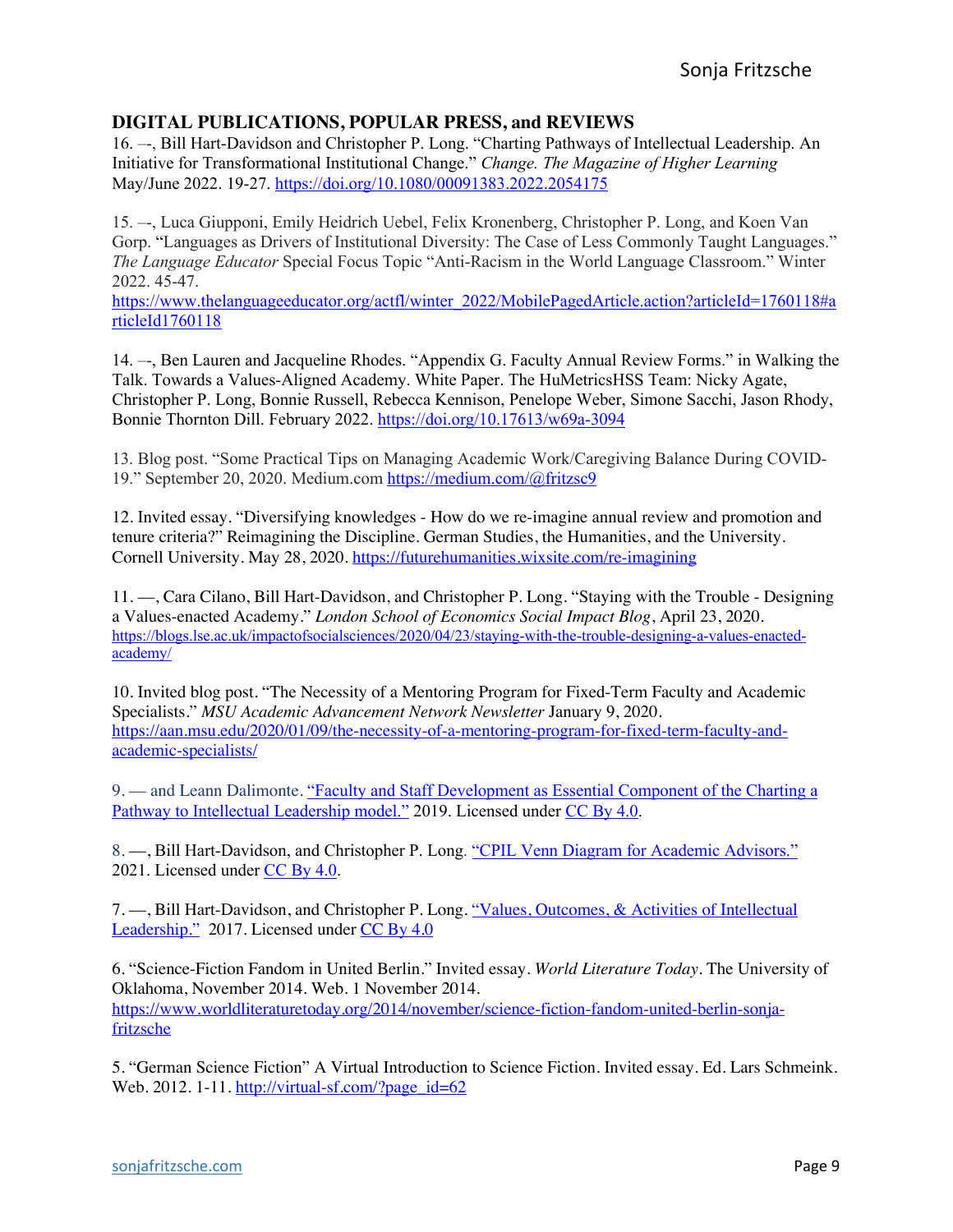4. "Stanislaw Lem" and "Solaris." *Facts on File Companion to the World Novel. 1900 to the Present*. Ed. Michael Sollars and Arbolina Llamas Jennings. 2 vols. New York, NY: Facts on File, 2008. 453-455.

3. "East German Science Fiction Literature/Ostdeutsche Science Fiktion Literatur." Invited Introductory Essay*. In the Dust of the Stars*. DVD. Dir. Gottfried Kollditz. University of Massachusetts-Amherst: DEFA Film Library, September 2005.

2. Digital Audio Project for First Year German, University of Minnesota, Spring/Summer 2001. In coordination with the textbook's primary author Jeff High, I supervised a graduate student and an undergraduate assistant in creating web-based listening exercises to accompany the textbook *Wende*.

1."Auf dem Weg zur Venus. Die Entdeckung ostdeutscher Populärkultur: 'Der schweigende Stern.'" Trans. Hans Günther Dicks. *Filmforum* 19.4 (September-October 1999): 20-21.

Review of "Im Bann der Utopie. Ernst Blochs Hoffnungsphilosophie in der DDR-Literatur*.*" By Verena Kirchner, Beiträge zur neueren Literaturgeschichte. Heidelberg: Universitätsverlag C. Winter, 2002. Reviewed for *Utopian Studies*. 28.2 (2017): 374-379.

Review of "The Politics of Magic. DEFA Fairy-Tale Films." By Qinna Shen, 2015. Reviewed for *Monatshefte* 109.1 (Spring 2017): 171-173.

Review of "Projecting Tomorrow. Science Fiction and Popular Cinema." By James Chapman and Nicholas J. Cull, 2013. Reviewed for *Science Fiction Studies* 42.2 (2015): 369-371.

Review of "East German Cinema: DEFA and Film History." By Sebastian Heiduschke. Palgrave MacMillan, 2013. Reviewed for *German Studies Review* 38.2 (2015): 449-451.

Review of "Petrified Utopia. Happiness Soviet Style." Ed. Marina Balina and Eugeny Dobrenko. Anthem Press, 2009. Reviewed for *Utopian Studies* 24.2 (2013): 371-374.

Review of "A Rosicrucian Utopia in Eighteenth-Century Russia. The Masonic Circle of N.I. Novikov." By Raffaella Faggionato. Trans. Michael Boyd and Brunello Lotti. Springer Verlag, 2005. Reviewed for *Utopian Studies* 24.2 (2013): 367-370.

Review of "Evaporating Genres. Essays on Fantastic Literature," by Gary K. Wolfe. Wesleyan University Press, 2011. In German. *Zeitschrift für Fantastikforschung* (ZFF) 2.1 (2012): 151-154.

Review of "The Black Mirror and Other Stories. An Anthology of German and Austrian Science Fiction." Ed. Hans Rottensteiner. Trans. Mike Mitchell. *Science Fiction Studies* 37.2 (July 2010): 324-328.

Review of "Nature of the Miracle Years. Conservation in West Germany, 1945-1975." By Sandra Chaney. *German Studies Review* 32.2 (May 2009): 434.

Review of "Hausväteridylle oder sozialistische Utopie? Die Familie im Recht der DDR." By Ute Schneider. *German Studies Review* 29.3 (2006): 63-64.

Review of "Die grosse Illustrierte Bibliographie der Science Fiction in der DDR." By Hans-Peter Neumann. *SFRA Review* 269 (2004): 5-6.

Review of "Der schweigende Stern." Directed by Kurt Maetzig. *German Studies Review* 27.3 (2004): 681-682.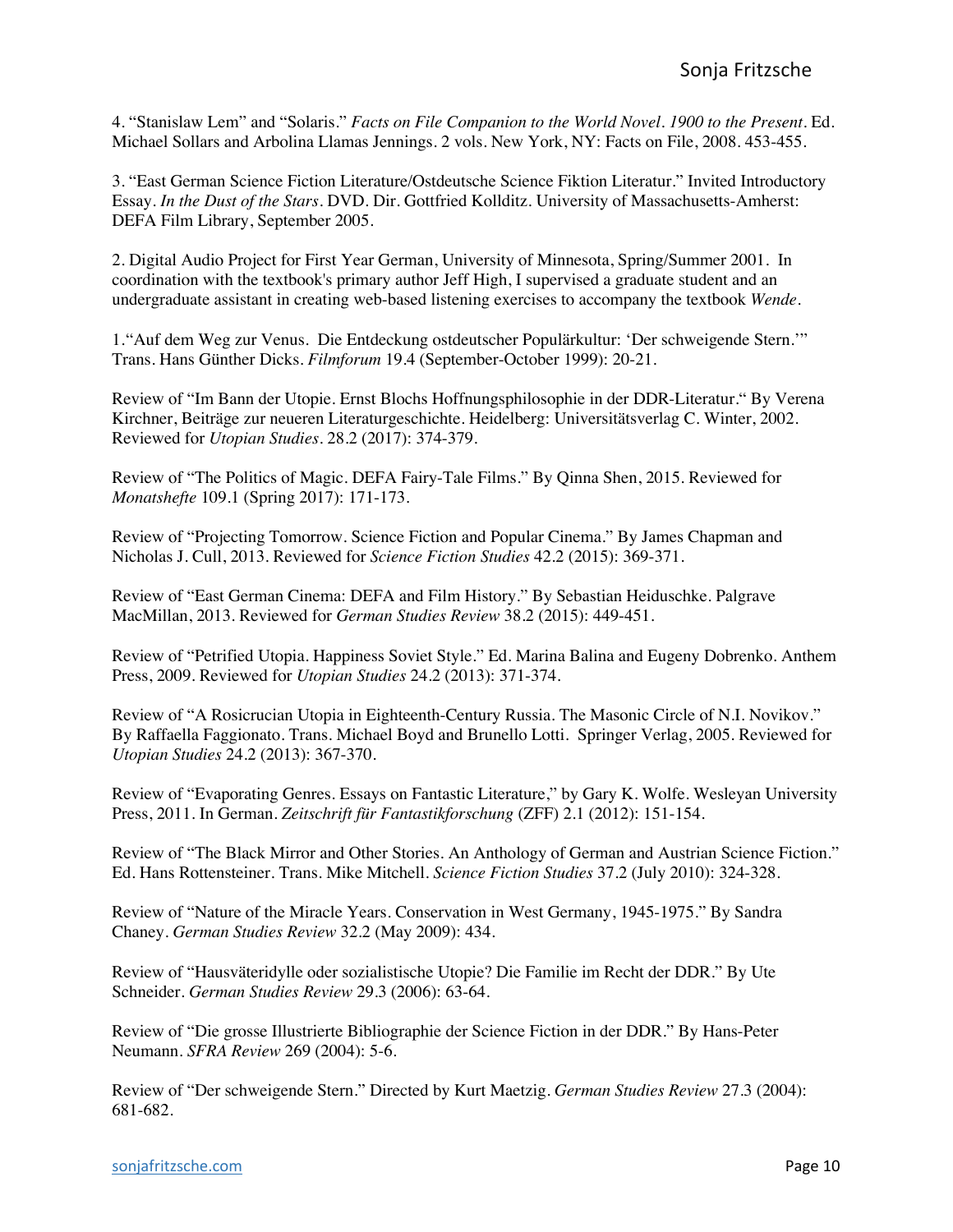Review of "Triumph of the Ordinary. Depictions of Daily Life in East German Cinema 1949-1989." By Joshua Feinstein. *German Quarterly* 76.4 (2003): 364-365.

Review of "Women After Communism. The East German Experience." By Helen Frink. *German Studies Review* 25.2 (October 2002): 665-666.

Review of "For Lack of Knowledge: On the Epistemology of Politics as Salvation." By Darko Suvin. *Journal of Utopian Studies* 13.1 (2002): 246-247.

Review of "Deutsche Science Fiction 1870-1914. Rekonstruktion und Analyse der Anfänge einer Gattung*.*" By Roland Innerhofer. *Journal of Utopian Studies* 10.1 (1999): 223-224.

### **MAJOR COLLEGE and UNIVERSITY GUIDELINES**

3. Hilda Mejia Abreu, Nwando Achebe, Pero Dagbovie, **Sonja Fritzsche**, and Marita Gilbert. "Recommendations for Writing and Evaluating Diversity, Equity, and Inclusion (DEI) in the Faculty Annual Review and Reappointment, Promotion, and Tenure (RPT) Process Council of Diversity Deans (CODD)" Peer reviewed through MSU University Committee on Faculty Tenure. February 21, 2022. https://hr.msu.edu/policies-procedures/documents/CODD-Annual-Review-and-RPT-Recommendationsfor-DEI.pdf and https://hr.msu.edu/policies-procedures/documents/DEI-Recommendations-Appendix-2022.pdf and https://hr.msu.edu/policies-procedures/faculty-academic-staff/facultyhandbook/recommendations.html

2. Kate Birdsall, Jonathan Choti, Kirk Domer, **Sonja Fritzsche**, Tony Grubbs, Peter Johnston, Karen Kangas-Preston, Laura Smith, and Koen Van Gorp. "College Bylaws Appendix 3: College of Arts & Letters Guidelines for Promotion of Fixed Term System Faculty from Assistant to Associate Professor or from Associate Professor to Professor." Peer reviewed through MSU College of Arts & Letters Taskforce on Non-Tenure Stream Career Pathways and College Advisory Council. May 15, 2021. https://cal.msu.edu/faculty/college-bylaws/appendix-2-college-of-arts-letters-memorandum-ofunderstanding-and-annual-review-guidelines-for-tenure-system-faculty-with-joint-appointments-andassignments-in-cal/

1. Kate Birdsall, Jonathan Choti, Kirk Domer, **Sonja Fritzsche**, Tony Grubbs, Peter Johnston, Karen Kangas-Preston, Laura Smith, and Koen Van Gorp. "College Bylaws Appendix 4: College of Arts & Letters Criteria and Procedures for Reappointment, Awarding of Continuing Appointment Status, and Promotion Review of Academic Specialists in the Continuing System." Peer reviewed through MSU College of Arts & Letters Taskforce on Non-Tenure Stream Career Pathways and College Advisory Council. May 15, 2021. https://cal.msu.edu/faculty/college-bylaws/appendix-4-college-of-arts-letterscriteria-and-procedures-for-reappointment-awarding-of-continuing-appointment-status-and-promotionreview-of-academic-specialists-in-the-continuing-system/

#### **INTERVIEWS, PRESENTATIONS, CONFERENCES, WORKSHOPS**

Forthcoming. "The Charting a Pathway to Intellectual Leadership model: Valuing unseen gendered labor in annual and promotion and tenure review." Session sponsored by the MLA Committee on Women, Gender, and Sexuality in the Profession. Modern Language Association (MLA) Annual Convention. San Francisco, CA. January 5-8, 2023.

Forthcoming. Invited roundtable member. "Infrastructures of Professional Development." MLA Annual Convention. San Francisco, CA. January 5-8, 2023.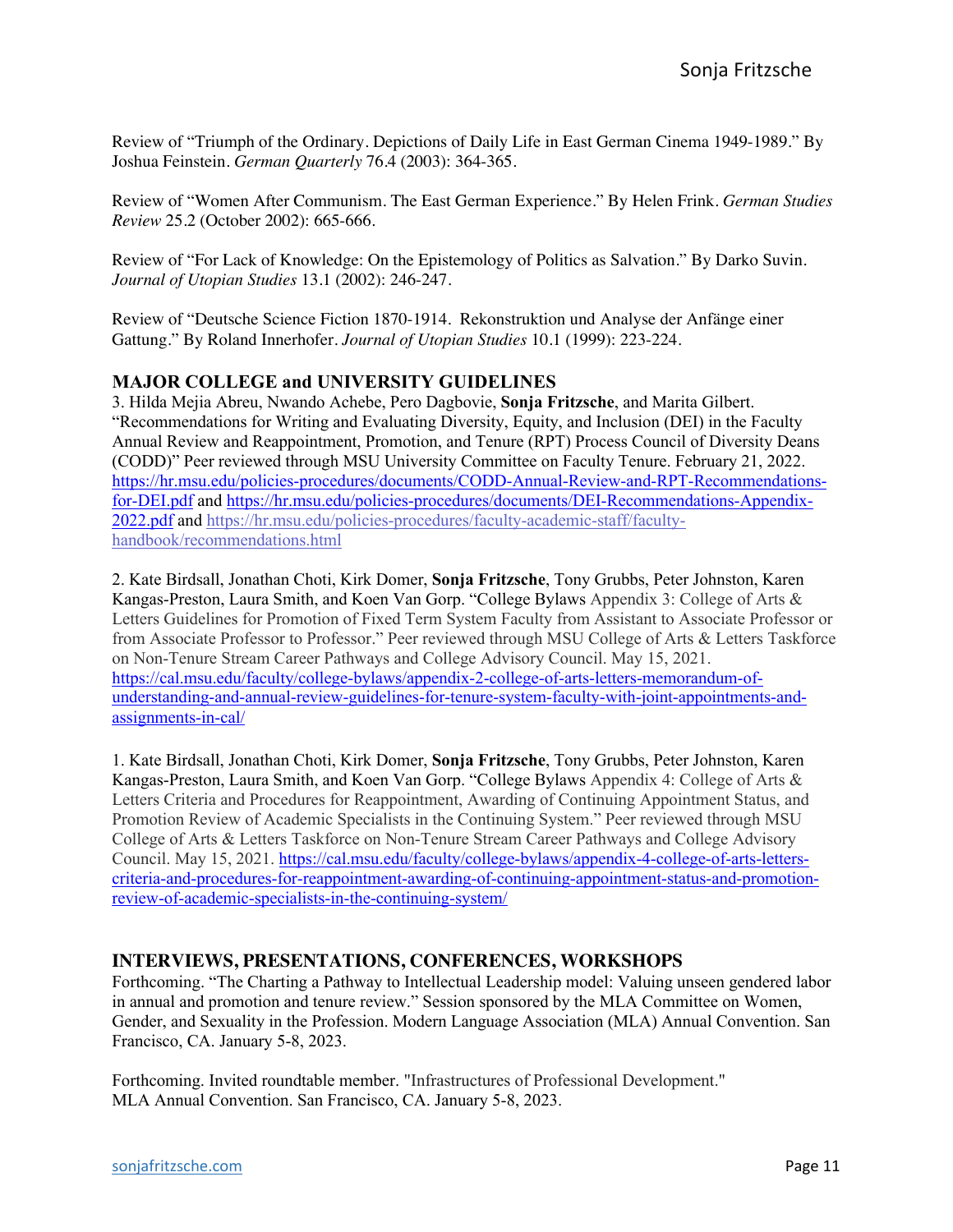Forthcoming. "Diagnosis discourse in writing by parents of neurodiverse children: A medical humanities approach." Poster presentation. Women in German Annual Conference. Portland, OR. November 10-12, 2022.

Forthcoming. "The German self-help memoir: Exploring identity, wellness, and ableism at the diagnosis in writing by parents of neurodiverse children." Medical Humanities Seminar. German Studies Association. Houston, TX. September 15-18, 2022.

Forthcoming. Invited plenary session speaker. "Building Engaged Communities in Disengaged Times." MLA Academic Program Services (MAPS) Leadership Institute. June 27, 2022. Virtual seminar.

Invited Workshop Co-Presenter with Karen Stolley. "Become an Certified External Reviewer for ADFL." Pre-Convention Virtual Workshop. MLA Annual Convention. Washington, D.C. January 6, 2022.

---, Luca Giuponni, Emily Heidrich Uebel, and Koen Van Gorp. "The Pandemic as a Catalyst for Pedagogical Transformation." Virtual Language and Literature Program Innovation Room. MLA Convention. Washington, D.C. January 8, 2022.

"The self-help memoir: Exploring identity and ableism in writing by parents of neurodiverse children." Poster presentation. Virtual Women in German Annual Conference. November 5, 2021.

"Parental identity, wellness, and ableism in Silke Bauerfeind's *Ein Kind mit Autismus zu begleiten, ist auch eine Reise zu sich selbst*." Virtual portion of German Studies Association Annual Conference. Indianapolis, IN. October 2, 2021.

Co-presenter of "Anishnaabemowin, Migration, and the BTAA LCTL Partnership Indigenous Language Project" with Gordon Henry. Panel co-organizer "The Effects of Migration on the Persistence and Revitalization of Indigenous Languages" Virtual MLA Convention. January 8, 2021.

Invited Workshop Co-Presenter with Karen Stolley. "Become an Certified External Reviewer for ADFL." Pre-Convention Workshop. Virtual MLA Convention. January 6, 2021.

Invited Workshop Co-Presenter with Christine Wooley. "Preparing for an External Review." Pre-Seminar Workshop. ADFL Virtual Summer Seminar. June 18, 2020.

Roundtable speaker. "Institutional Contexts and the Shaping and Reshaping of Power." Sponsored by the MLA Committee on the Status of Women in the Profession. MLA Convention. January 10, 2020. Seattle, WA.

Invited Workshop Co-Presenter with Karen Stolley. "Become an Certified External Reviewer for ADFL." Pre-Convention Workshop. MLA Convention. January 9, 2020. Seattle, WA.

"Staying with the Trouble: Cultivating a Path to Intellectual Leadership (CPIL)" with Christopher P. Long, Bill Hart-Davidson, and Cara Cilano. Prospecting: Extraction, Speculation, and Liberation in the Accelerated Academy. Michigan State University, November 22-23, 2019.

"Bringing Hope and Care to Institutions of Higher Education through an Intentional Intellectual Communities Model." Society for Utopian Studies Annual Conference. October 17-19, 2019. East Lansing, MI.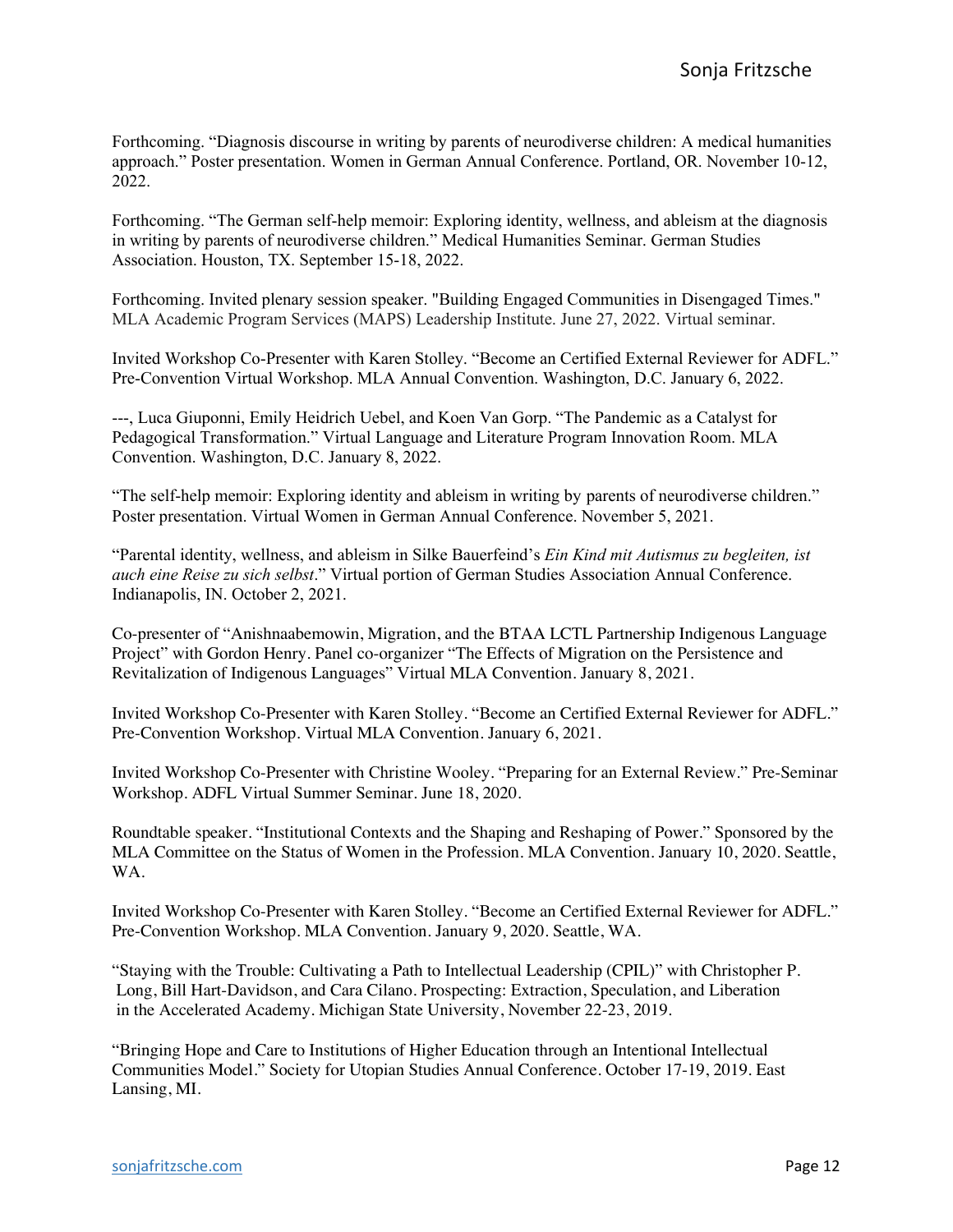Invited Roundtable Speaker. "Re-Imagining the Discipline: German Studies, the Humanities, and the University," Institute for German Cultural Studies (IGCS), Cornell University, September 13-14, 2019.

"When Nazis Become Human in the Iron Sky Universe." Science Fiction Research Association Annual Conference. June 21-24, 2019. Honolulu, Hawai'i.

Invited Roundtable Speaker. "Study Abroad and the Global Campus." ADFL Summer Seminar West. May 23-25, 2019. Spokane, WA.

"Fascist drag: Playing Nazi in the Iron Sky Universe." International Conference on Fantastic in the Arts (ICFA). March 15-18, 2019. Orlando, FL.

Roundtable participant on "The Dystopian Imagination in Contemporary Spanish Literature and Film." Society for Utopian Studies Annual Conference, November 1-3, 2018, Berkeley, CA.

"The Fascists Are Here!: Revisiting Iron Sky's Nazis in 2018." Society for Utopian Studies Annual Conference, November 1-3, 2018, Berkeley, CA.

Invited Roundtable Participant on "Children's and Youth Culture: New Directions." German Studies Association Annual Conference, September 27-30, 2018, Pittsburgh, PA.

Interview. "Faculty Mentorship at MSU." The Liberal Arts Endeavor Podcast. With Chris Long, Beronda Montgomery, and Emily Bouck. May 1, 2018. http://www.cal.msu.edu/news/podcast-faculty-mentorshipmsu

"Redesigning Institutional Spaces, Rethinking Foreign for Vibrant Language Study." Modern Language Association Annual Convention, January 4-7, 2018. New York City, NY.

"The Transformative Power of Play in Johanna and Günter Braun's *Conviva Ludibundus*." Society for Utopian Studies Annual Conference, November 9-12, 2017, Memphis, TN.

Organizer and Moderator of Roundtable "New Careers in German Studies and How They are Shaping the Graduate Curriculum." German Studies Association Annual Conference, October 5-8, 2017, Atlanta, GA

"Cellular play: Nature's agency in Johanna and Günter Braun's *Conviva Ludibundus*." Science Fiction Research Association Annual Conference, June 28-July 1, 2017, Riverside, CA.

Co-Facilitator with Tom Fisher (Design-UMN), 2-Part Session: Bridging the "Two Cultures" of the Humanities and STEM. ADE-ADFL Summer Seminar Midwest. June 1-5, 2017. Minneapolis, MN.

"Connected Academics and German Graduate Education." Discussion leader. Big Ten Academic Alliance German Chairs/DLIs Annual Meeting, Northwestern University, Evanston, IL, February 24-25, 2017.

"Recruiting New Students with 'German for Human Rights.'" Modern Language Association Annual Convention, January 5-8, 2017. Philadelphia, PA.

"Conflicted Super Scientists in the DEFA Cold War Spy Film." GSA Seminar 2016 Nr 3 "Cold War Spy Stories"

German Studies Association Annual Conference, September 29-Oct 2, 2016. San Diego, CA.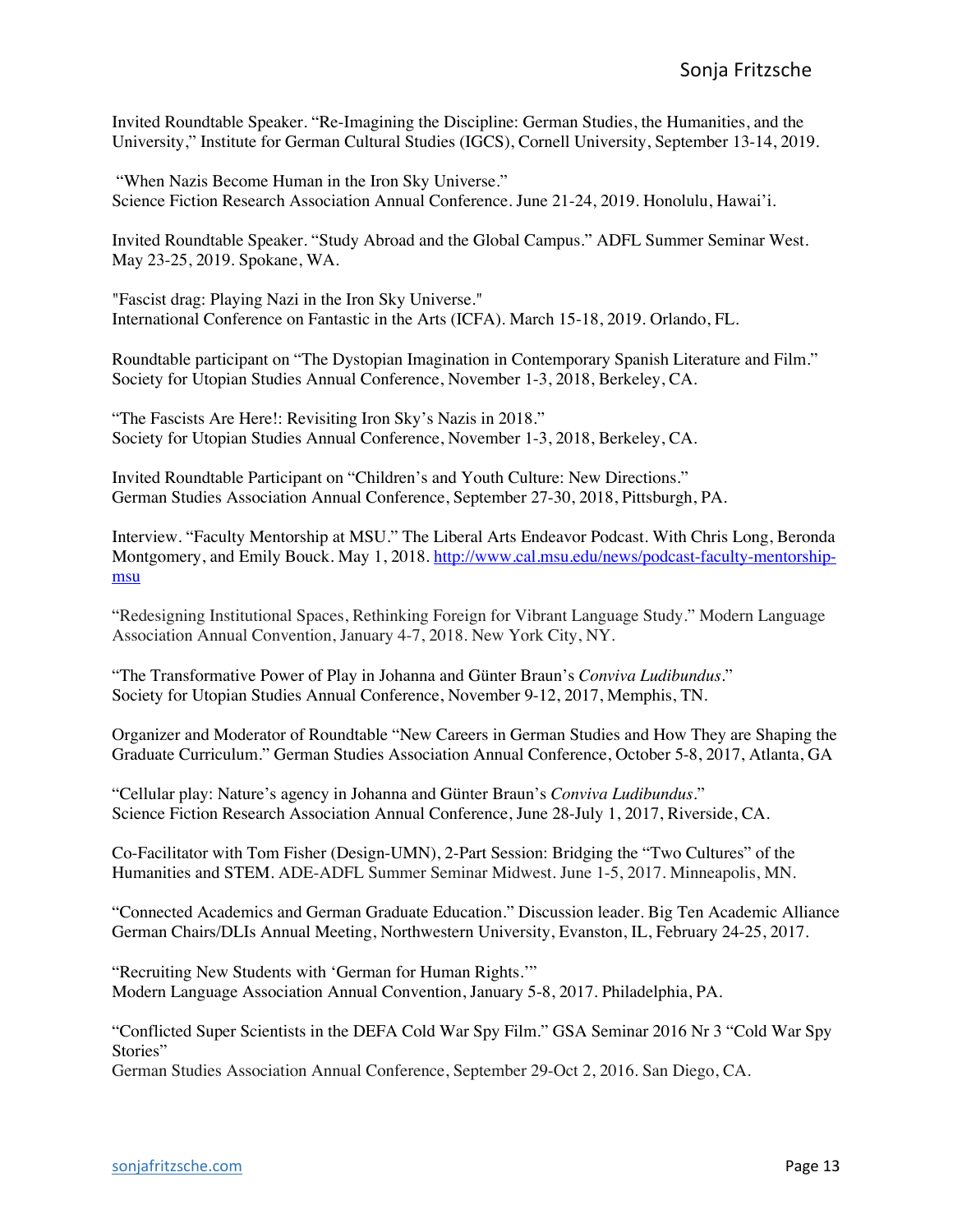"The Socialists Laughed Too – Comedy in Science Fiction Films of the East Bloc." Science Fiction Research Association Annual Conference, June 28-30, 2016. Liverpool, England.

"Editing Science Fiction." Editing Science Fiction Roundtable. Science Fiction Research Association Annual Conference, June 28-30, 2016. Liverpool, England.

"The Importance of Collaboration." Roundtable speaker. "Navigating New Waters: Contemporary Challenges of the Chair." Modern Language Association (MLA) Annual Conference, Jan 7-10, 2016. Austin, TX.

"The Teaching College/University." Speed Mentoring Session. Part of the Associated Departments of Foreign Language (ADFL) Job Seeker Workshops at the Modern Language Association (MLA) Annual Conference, Jan 7-10, 2016. Austin, TX.

"Preseminar Workshop for New Chairs." With Karen Stolley. ADE-ADFL Summer Seminar East. June 3-7, 2015. Arlington, VA.

Panel speaker. Plenary Session I: BA Programs in Languages and Literatures: Current Trends, Possible Actions. ADE-ADFL Summer Seminar East. June 3-7, 2015. Arlington, VA.

Invited lecture. "'Cosmic Culture' in the DEFA Science Fiction Film *The Silent Star.*" Institute for German Cultural Studies. Cornell University, Ithaca, NY. February 20, 2015.

"Transnational Science Fiction Comedy – Making Space for Time Travel." Modern Language Association Annual Convention, January 8-10, 2015. Vancouver, BC, Canada.

Moderator and Discussant. "The Job Interview." Part of the Associated Departments of Foreign Language (ADFL) Job Seeker Workshops at the Modern Language Association (MLA) Annual Conference, Jan 8- 11, 2015. Vancouver, Canada.

"World Science Fiction Film." *Sound Ideas*. Interview with Charlie Schlenker, WGLT. January 13, 2015. Illinois State University, Bloomington, Illinois.

An Interview with Prof. Sonja Fritzsche by Cristian Tamas." *Europa SF. The European Speculative Fiction Portal.* October 3, 2014. http://scifiportal.eu/an-interview-with-prof-sonja-fritzsche-illinoiswesleyan-university-by-cristian-tamas/ and also in Romanian. *Fantastica* No. 3. Autumn 2014. http://fantastica.ro/interviu-cu-doamna-prof-dr-sonja-fritzsche-universitatea-illinois-wesleyan-s-u-a

Commentator. Panel: "Exploitative Simulations. Science Fictions in Print and Film." German Studies Association, September 18-21, 2014. Kansas City, MO.

"Dreams of 'Cosmic Culture' in *The Silent Star*." GSA Seminar 2014 Nr 10 "New Direction in Pop, Sub, and Lowbrow Cultural Studies" German Studies Association, September 18-21, 2014. Kansas City, MO.

"Preseminar Workshop on Strategic Planning: Making a Case for a Tenure Line and The External Review." With Lisa Vollendorf. ADE-ADFL Summer Seminar West, June 19-22, 2014. Seattle, WA

"Best Practices in Online Teaching." Led two separate discussion sessions on this topic with Stacey Donohue and Tena Helton respectively. ADE-ADFL Summer Seminar West, June 19-22, 2014. Seattle, WA.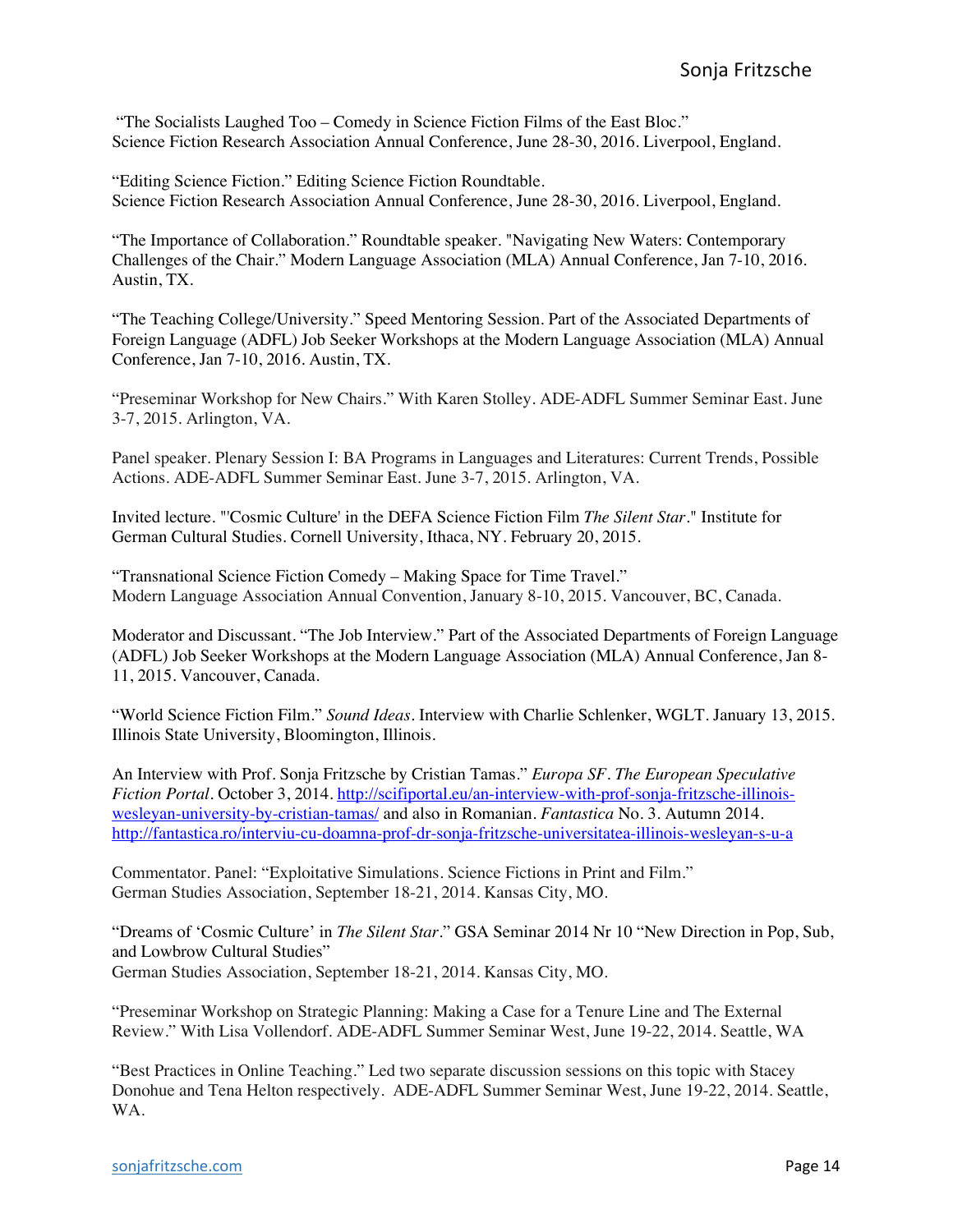"*The Silent Star*: A Transnational Take on Utopian Visions in East German Science Fiction Film." Popular Culture Association/American Culture Association Annual Conference, April 16-19, 2014. Chicago, IL

"Transnational Phenomenon in East German Science Fiction Cinema." Roundtable "Mediating Science Fiction: Across Languages, Disciplines, Platforms in Russian and Eastern European Science Fiction." American Association of Teachers of Slavic and Eastern European Languages (AATSEEL). January 9- 12, 2014. Chicago, IL.

"The Job Interview." and "Mock Interviews." Panelist as part of the Association of Department of Foreign Language (ADFL) Job Seeker Workshops at the Modern Language Association (MLA) Annual Conference, Jan 9-12, 2014. Chicago, IL

"The Nazis Are Coming!!! – Parody and Innovation in *Iron Sky*." Eaton/Science Fiction Research Association National Conference. April 12-14, 2013. Riverside, CA.

"Learning to Share at Play": Nonhuman Agency in Johanna and Günter Braun's *Conviva Ludibundus*." German Studies Association Annual Conference. October 4-7, 2012. Milwaukee, WI.

"German Science Fiction." *Virtual Introduction to Science Fiction*. On-line Lecture Series. Ed. Lars Schmeink. University of Hamburg, German. May 2012. www.virtual-sf.com Also translated by Cristian Tamas in Romanian. *Fantastica,* No. 3. Autumn 2014. http://fantastica.ro/science-fiction-ul-german/

"Dreaming of Homeland in SF Film from Behind the Iron Curtain." Science Fiction Research Association Annual Conference, July 6-10, 2011, Lublin, Poland.

"Can We Unleash Utopian Yearnings in the Classroom? Reflections on Active Learning Pedagogy." 35th Annual Meeting of the Society for Utopian Studies. October 28-31, 2010, Milwaukee, WI.

"'There's No Place Like *Heimat'*: Fairy Tale Film as East German Homeland." German Studies Association Annual Conference. October 7-10, 2010. Oakland, CA.

"Once Upon a Heimat: East German Fairy Tale Films of the Early Fifties." Sept. 15, 2010. A week-long international workshop on "Childhood and Globalization" with Illinois State University, Illinois Wesleyan University, and Moscow Humanities University. Bloomington, IL. September 13-17, 2010.

"Eco-Eschbach: Visions of German Third Way Sustainability in 'A Trillion Euros'" Science Fiction Research Association Annual Conference. June 24-27, 2010. Carefree, AZ.

"Sci-Fi Film as a Possibility for Political Critique and Subversion in East Germany" 2008 Film and History Conference: Film & Science: Fictions, Documentaries, and Beyond. October 30- November 2, 2008. Chicago, IL

"Heimat in the DEFA 70mm Film *Du bist min. Ein deutsches Tagebuch*" German Studies Association Annual Conference, Oct. 2-5, 2008, St. Paul, Minnesota.

"The Thorndikes and East Germany's 70mm Film Experiment" 22nd Annual International Literature Conference. University of West Georgia. November 15-17, 2007.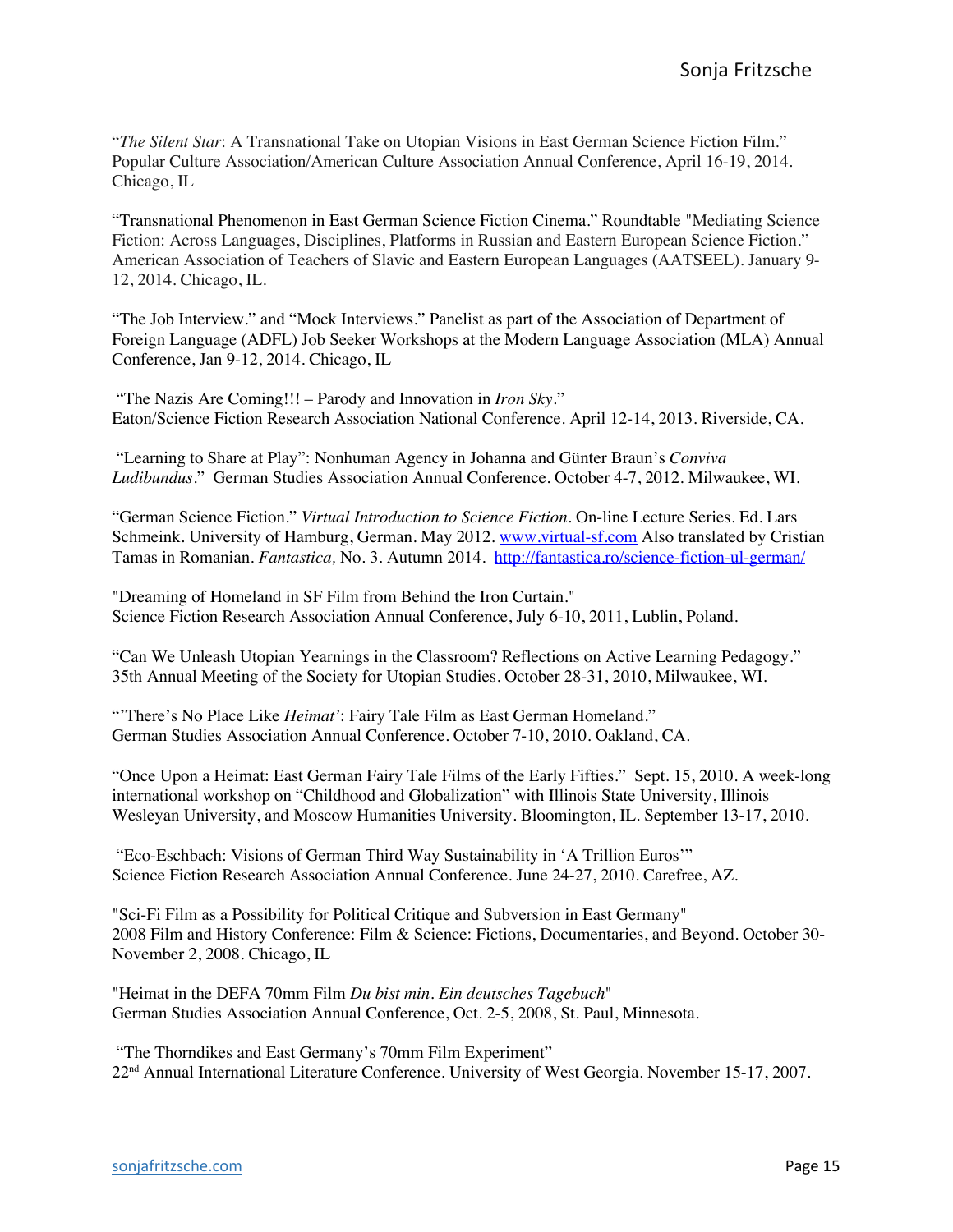Carrollton, GA.

"Dis(co)pia: East German Youth Culture and the Disco Film" Society for Utopian Studies Annual Conference, October 4-7, 2007 Toronto, Canada.

"The Inner Fight for Agency," Coalition of Women in German Annual Conference, October 19-22, 2006, Snowbird, UT.

"Feminist Visions of the Future in the German Science Fiction of Today," Society for Utopian Studies Annual Conference, October 12-15, 2006. Colorado Springs, CO.

"East German Identity Through Science Fiction." Interview with WGLT. December 4, 2006. Illinois State University, Bloomington, Illinois.

"East Germany's *Werkstatt Zukunft*: Futurology and the Film's of *defa-futurum*," Society for Utopian Studies Annual Conference. October 27-30, 2005. Memphis, TN.

"Reinventing the Communist Science Fiction Novel in East Germany: Continuities and Discontinuities," German Studies Association Annual Conference, September 29-October 2, 2005. Milwaukee, WI.

"Publishing Ursula Le Guin in East Germany," Science Fiction Research Association Annual Conference, June 23 - 26, 2005, Las Vegas, NV.

"Fantasy in Today's World." Interview with WGLT. January 21, 2004. Illinois State University, Bloomington, Illinois.

"That Was Then, This Is Now: the Pre- and Post-Unification Visions of East German Science Fiction Writer Alexander Kröger," Society for Utopian Studies Annual Conference, October 30 - November 2, 2003, San Diego, CA.

"Science Fiction in the Soviet Sector: Ludwig Turek's *The Golden Ball*," German Studies Association Annual Conference, September 18-21, 2003, New Orleans, LA.

"Web-based Listening Exercises for the Textbook *Wende*" Courseware Showcase, Computer Assisted Language Instruction Consortium (CALICO) Annual Conference, March 28-30, 2002, Davis, California.

"Subversion or Diversion?: Science Fiction Fandom in East Germany," German Studies Association Annual Conference, October 4-7, 2001, Washington, D.C.

"Utopian Realism in the East German Science Fiction Film *Eolomea*," International Association for the Fantastic in the Arts Annual Conference, March 21-25, 2001, Fort Lauderdale, Florida.

"East is East and West is West: Exploring the Limits of Western Theories of Popular Culture in the Former East,"

"The Politics of Pop: Popular Culture in German-speaking countries," Department of German, Scandinavian and Dutch, University of Minnesota, March 2-4, 2001, Minneapolis, Minnesota.

"East German Apocalypse: Hopelessness in Angela and Karlheinz Steinmüller's *Der Traummeister*," Modern Language Association Annual Conference, December 27-30, 2000, Washington, D.C.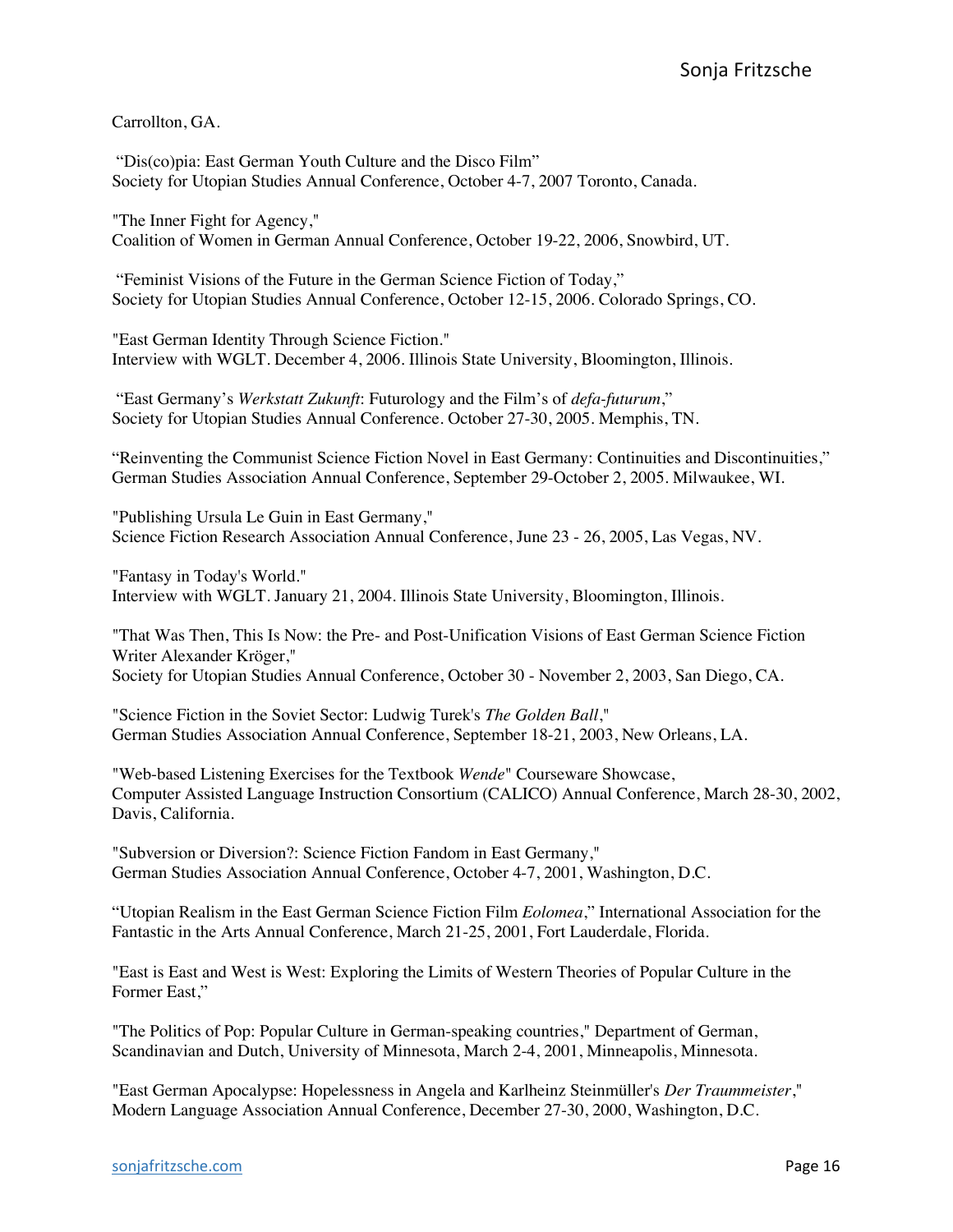"Out of the Western Box: Rethinking Popular Culture Categories from the Perspective of East German Science Fiction,"

Science Fiction Research Association Annual Conference, June 26-July 2, 2000, Cleveland, Ohio.

"East German Science Fiction as Critical Space: Authors Johanna and Günter Braun," German Studies Association Annual Conference, October 7-10, 1999, Atlanta, Georgia.

"Negotiating Ideology-Reading Strategies in Kurt Maetzig's *First Spaceship on Venus*," Popular Culture Association/American Cultural Association Annual Conference, March 31 - April 3, 1999, San Diego, California.

### **Invited Local Presentations/Conferences**

With Amy Martin, "Strategies for Inclusive Hiring", MSU Council of Faculty Affairs Deans, April 11, 2022. (postponed from March 14, 2022).

"Putting Together Your Designation B Application", MSU Thriving as a Fixed-term System Faculty member, Office of Faculty and Academic Staff Development, February 16, 2022.

"Putting together review materials" and "Teaching including Designation B", MSU Thriving as an Academic Specialist, Office of Faculty and Academic Staff Development, February 9, 2022.

With Amy Martin, "Strategies for Inclusive Hiring", MSU IDEA Coordinators, January 12, 2022.

Panel member, "Effective Hiring, Retention and Spousal Hires", MSU Academic Advancement Network (AAN). October 22, 2021.

Panel co-organizer and member. "Imagining & Creating Anti-racist Approaches to Learning & Teaching: Results of a Learning Community." With Amy Martin and Peter de Costa. MSU Virtual Teaching and Learning Conference, May 4, 2021.

Panel member, "Effective Hiring, Retention and Spousal Hires", MSU Academic Advancement Network (AAN). February 26, 2021.

"Putting together review materials" and "Teaching including Designation B", MSU Thriving as an Academic Specialist AAN. February 2, 2021.

Invited panelist. "Introduction to Microsoft Teams for Academic Leaders." MSU Academic Advancement Network. May 14, 2020.

"Putting Together Your Designation B Application" and invited panelist on "Tips for Fixed-Term Faculty", MSU Thriving as a Fixed-term System Faculty member, February 18, 2020.

"Putting together review materials" and "Teaching including Designation B", MSU Thriving as an Academic Specialist AAN. February 11, 2020.

"The Education 2035 Initiative at MSU" with Andrew Christlieb, New Frontiers in Packaging Conference, School of Packaging, October 9, 2019.

Panel member, "Effective Hiring, Retention and Spousal Hires", MSU Academic Advancement Network (AAN). October 4, 2019.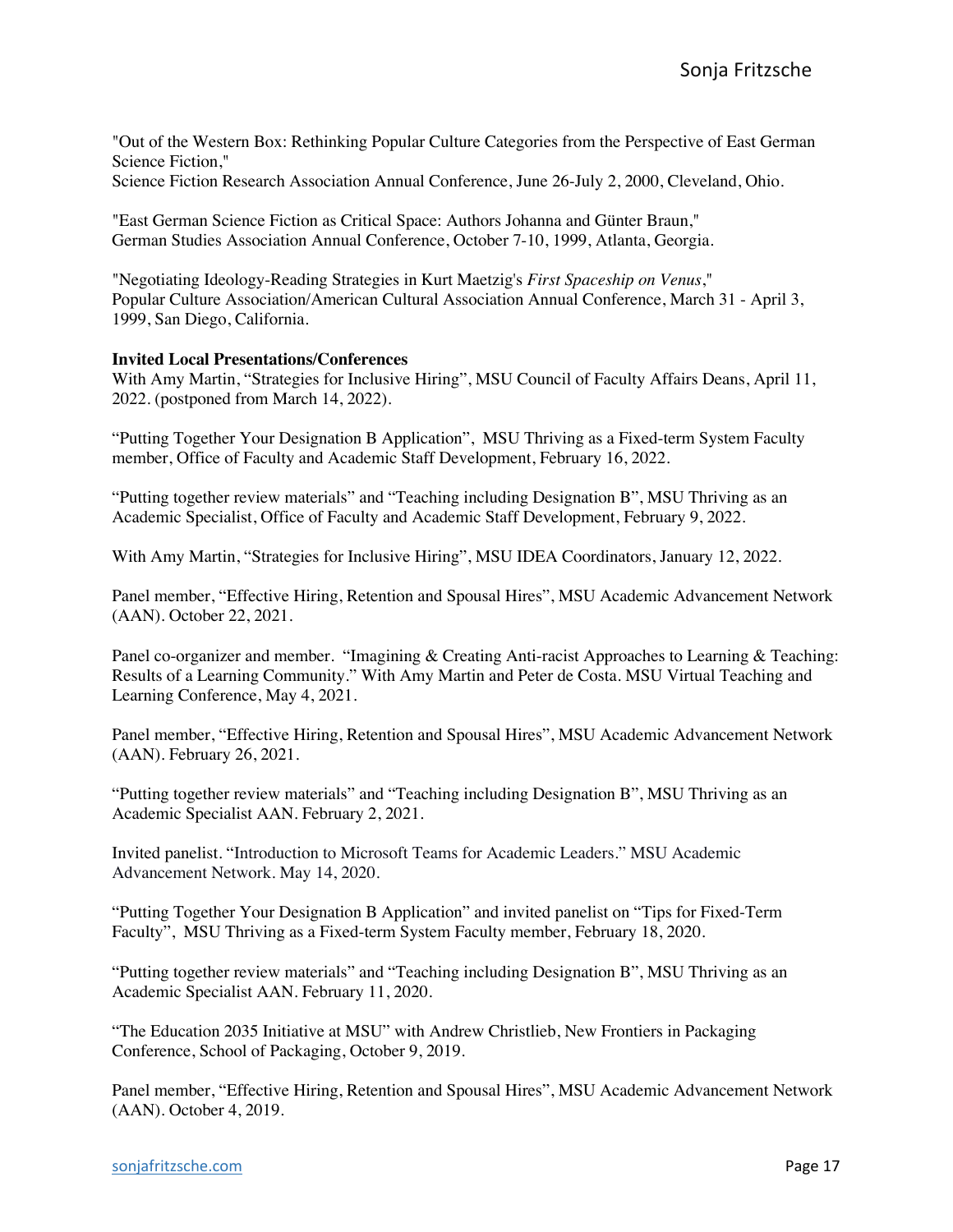Invited Roundtable participant. "Dystopia/Utopia: Imagining the Best and Worst Places to Be." Sharper Focus/Wider Lens. Honors College, Michigan State University, September 16, 2019.

Invited Panelist. "Women in Data Science." R-Ladies. Women in Data Science Conference. April 12, 2019. East Lansing, MI.

"Putting Together Your Designation B Application", MSU Thriving as a Fixed-term System Faculty member, February 20, 2019.

"Putting together review materials.", MSU Thriving as an Academic Specialist AAN. January 28, 2019.

Sponsor, Two workshops on "Best Practices in Online Teaching Evaluation" with Kate Sonka and Ellen Moll, (AAN) Feb 7 and 13, 2019.

Panel member, "Effective Hiring, Retention and Spousal Hires", MSU Academic Advancement Network (AAN). October 4, 2018.

College of Arts & Letters Staff Retreat on Career Development/Mentoring with Bill Hart-Davidson. Kellogg Center, June 8, 2018.

Panel member, "Mid-Career Conversation." MSU Academic Advancement Network (AAN). March 28, 2018.

Panel member, "Supporting the Development of Academic Staff and Fixed Term Faculty." MSU Academic Advancement Network (AAN). October 30, 2017.

Panel member, "Thriving as an Academic Woman." MSU Academic Women's Forum, Sept. 19, 2017.

Panel member, "Tips for Form C and Academic Specialist Opportunities Across Campus" MSU Academic Specialist Survive and Thrive Workshop. September 14, 2017.

Panel member, "Structuring Innovative Change." Excellence and Innovation in Arts and Design Education Symposium, MSU Department of Art, Art History & Design, August 25, 2017.

Panel member, "Reflections from New Campus Administrators." MSU New Administrator Orientation, August 15, 2017.

Panel member, "Conducting Research as an Administrator." MSU New Administrator Orientation, August 9, 2017.

"Translating the Exhibit - *Atze* and *Mosaik*: History and Politics in East German Comics 1914 – 1989." MSU Comic Studies Symposium: "Drawing Lives, Writing Worlds: A Graphic Narratives Symposium." April 14, 2017.

Panel member, "Mentoring Success for Leaders." MSU Academic Advancement Network, February 28, 2017.

Panel member, "Department and School Directors, What Do These Roles Entail?" MSU Academic Advancement Network, October 27, 2016.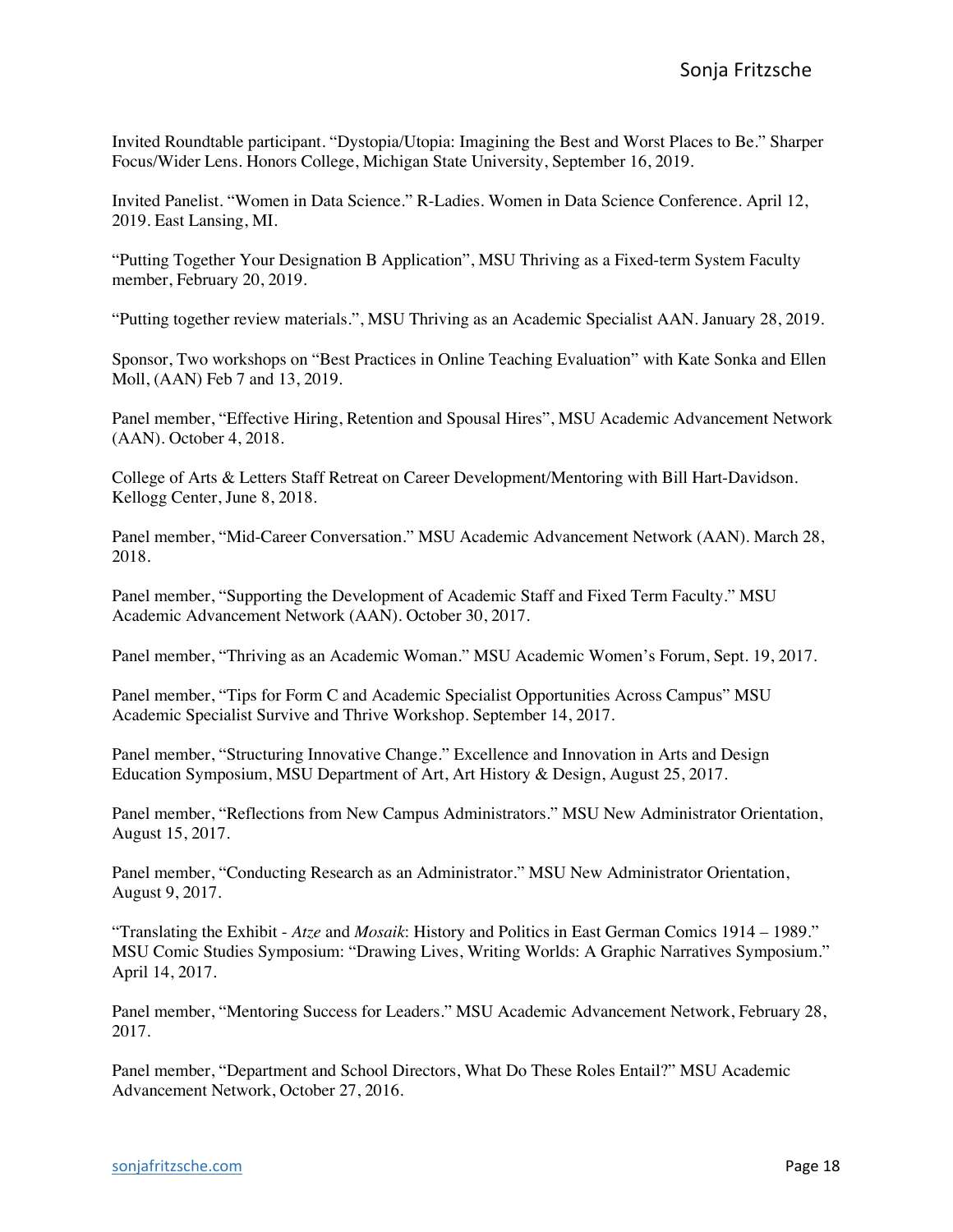Academic Standards Panel Member, IWU Student Orientation, Friday of Fall Festival Week, 2008-2014.

Student Retention Panel Member, IWU Fall Faculty Conference, August 23, 2013.

"STAMP Testing and German Assessment" with Adam Woodis. Language Resource Center, Illinois Wesleyan University, February 19, 2013.

"Recent Innovations in Language Pedagogy with Technology." Language Resource Center, Illinois Wesleyan University, February 5, 2012.

"Whatever Lola Wants, Lola Gets: This Ain't Your Mother's High School German Language Class" Ways of Knowing Pedagogy Presentation Series, Illinois Wesleyan University, November 9, 2011.

"Using Digitized Film Clips on E-Reserve" Thorpe Center Instructional Technology Showcase. Ames Library. Illinois Wesleyan University, April 5, 2011.

"Practicing the Active Modalities Beyond the Classroom with Voxopop." Spring Workshop. Northern Illinois American Association of Teachers of German (AATG). College of DuPage, Glen Ellyn, IL. April 10, 2010.

"Promoting Discussion with Wikis in the Upper Level German Literature Classroom" Writing Workshop, Illinois Wesleyan University, January 12, 2008.

"Publishing American Science Fiction in East Germany: The Case of Ursula Le Guin." Inaugural Talk of the International Studies Colloquium, Illinois Wesleyan University, October 6, 2005, Bloomington, Illinois.

"But is it your English?"

"Must the Whole World Speak English?," a panel in conjunction with the IWU Presidential Inauguration, Illinois Wesleyan University, April 8, 2005, Bloomington, Illinois.

"Identity in German Media Today: Reflections on a Fulbright Seminar in Germany, June 2004." Non-Org Talk, Illinois Wesleyan University, February 14, 2005, Bloomington, Illinois.

"*The Matrix* - Cyberpunk as Film"

Non-Org Talk, Illinois Wesleyan University, November 17, 2003, Bloomington, Illinois.

"Teaching Learning Strategies"

Gateway Instruction and First Year Advisor Orientation, Illinois Wesleyan, August 15, 2003.

Strategic Sifting through the Newest and the Not-So-New: Educational Technology for Foreign Language Teaching."

Presentation for the Department of Modern and Classical Languages and Literatures and the Department of Hispanic Studies, Illinois Wesleyan University, May 1, 2002, Bloomington, Illinois.

"Socialist Realism - an Impossible Aesthetic." Co-presenter with Marina Balina and Joy Calico, Non-Org Talk, Illinois Wesleyan University, January 21, 2002, Bloomington, Illinois.

"Stories from a Parallel World: East German Science Fiction." Non-Org Talk, Illinois Wesleyan University, November 26, 2001.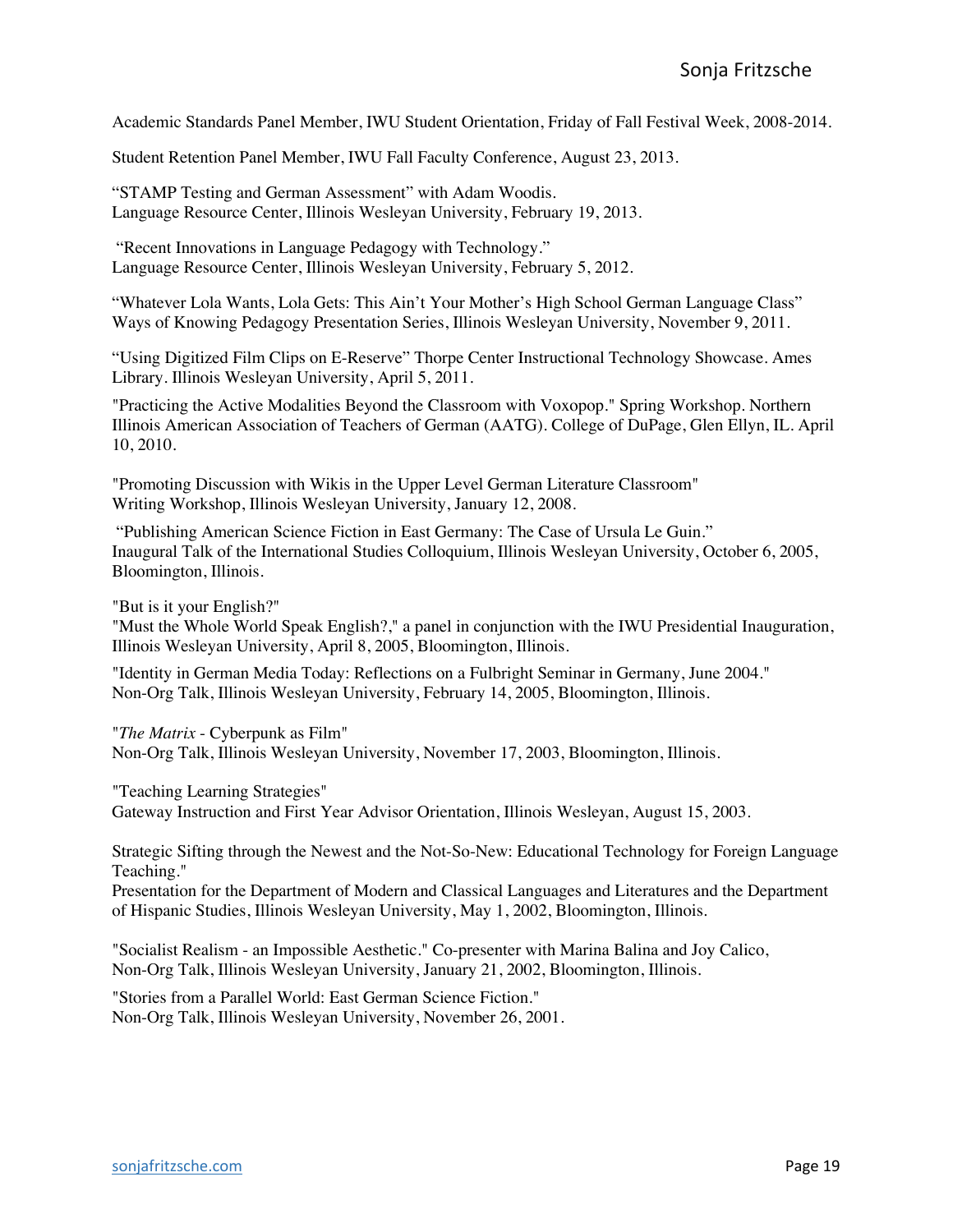## **EDITORSHIPS, PEER REVIEW, EXTERNAL REVIEW, and PROFESSIONAL ORGANIZATIONS**

- **Founding editor 2014-2019**. *World Science Fiction Series*, Peter Lang Oxford, Co-editor with Gerry Canavan since fall 2019.
- Modern Language Association Nominating Committee 2020 & 2021 (2021 Co-Chair, elected)
- **Association of Department of Foreign Languages** ADE/ADFL Ad-Hoc Committee on External Reviews 2020 - ADE/ADFL At-Large Steering Committee 2018-2019 – ADFL Summer Seminar North Host 2018 – **ADFL President 2015** – **Executive Committee 2013-2016 (elected)** – Drafted the ADFL Statement on Hybrid and Online Learning 2014 – ADFL Language Consultancy Reviewer: St. Mary's College of Maryland 2015, Wayne State University 2017
- **Science Fiction Studies Association Vice-President (elected) Jan. 1, 2019-Dec 31, 2021** Awards Committees 2001-2004, 2011-2014
- Society for Utopian Studies Annual Conference Host 2019 Awards Committees 2007-2009, 2011, 2012, 2016, 2018 – Conference Program Chair 2011 – Steering Committee 2005-2007
- International Association for the Fantastic in the Arts Awards Committee 2016, 2019
- Midwest Association for Language Learning & Technology (MWALLT) Conference Host 2014
- Southern Illinois Chapter of the American Association of Teachers of German Vice President 2012-2015
- Editorial Advisory Board *Extrapolation* since 2008 Liverpool University Press
- Editorial Advisory Board *Zanzalá*, Federal University of Juiz de I, Brazil since 2011
- Editorial Advisory Board *Zeitschrift für Fantastikforschung* (ZFF), Open Library of the Humanities journal – since 2021
- Book proposal referee Berghahn Books 2017, Schweizer Nationalfonds zur Förderung des wissenschaftlichen Forschungs 2018, MIT Press 2020.
- Book manuscript referee Wayne State University Press 2015, Camden 2019, MIT Press 2021.
- Tenure and Promotion Case External Reviewer for German Studies unless otherwise marked 2007, 2009, 2018, 2019, 2020, 2021 (2 cases: in English and a Less Commonly Taught Language), 2022.
- Referee multiple manuscripts for: *Women in German Yearbook*, *German Quarterly*, *German Studies Review*, *Utopian Studies*, *Science Fiction Studies*, *Extrapolation*, *Monatshefte*
- Faculty referee *Focus on German Studies*, University of Cincinnati, 2001-2006
- **Modern Language Association Certified External Reviewer (2020).** Foreign Language Department External Reviewer: University of the Redlands 2014, Illinois College 2015, College of Wooster 2018, University of Kansas 2018, Texas A&M 2019 (as Chair), Iowa State University 2021 (as Chair), University of Oklahoma (Fall 2021), University of Arizona (Spring 2022 as Chair).

## **GRADUATE STUDENT COMMITTEES**

## **Dissertation committee work, Michigan State University**

Melissa Elliot, complete Dept. of Languages, Literatures, Cultures Aug. 7, 2020, member "Forgotten Notes: Narrative Film Music in DEFA Cinema."

Winner of the Women in German Dissertation Prize 2020. Tenure-stream position at Wheaton College.

| Isaac Veysey-White           | Dept. of Romance and Classical Studies, committee member                                                                                                                                               |
|------------------------------|--------------------------------------------------------------------------------------------------------------------------------------------------------------------------------------------------------|
| Spanish Graphic Novel/Comics | Projected defense date in spring 2023                                                                                                                                                                  |
| $\bigcap_{i=1}^{n}$ 1. I.    | $\mathbf{D}_{\text{out}}$ of $\mathbf{D}_{\text{in}}$ is a set of $\mathbf{A}_{\text{out}}$ is the set of $\mathbf{C}_{\text{out}}$ in $\mathbf{C}_{\text{out}}$ is a set of $\mathbf{D}_{\text{out}}$ |

Cindi Leverich Dept. of Educational Administration, College of Education, Transition experience of new department chairs during the first year committee member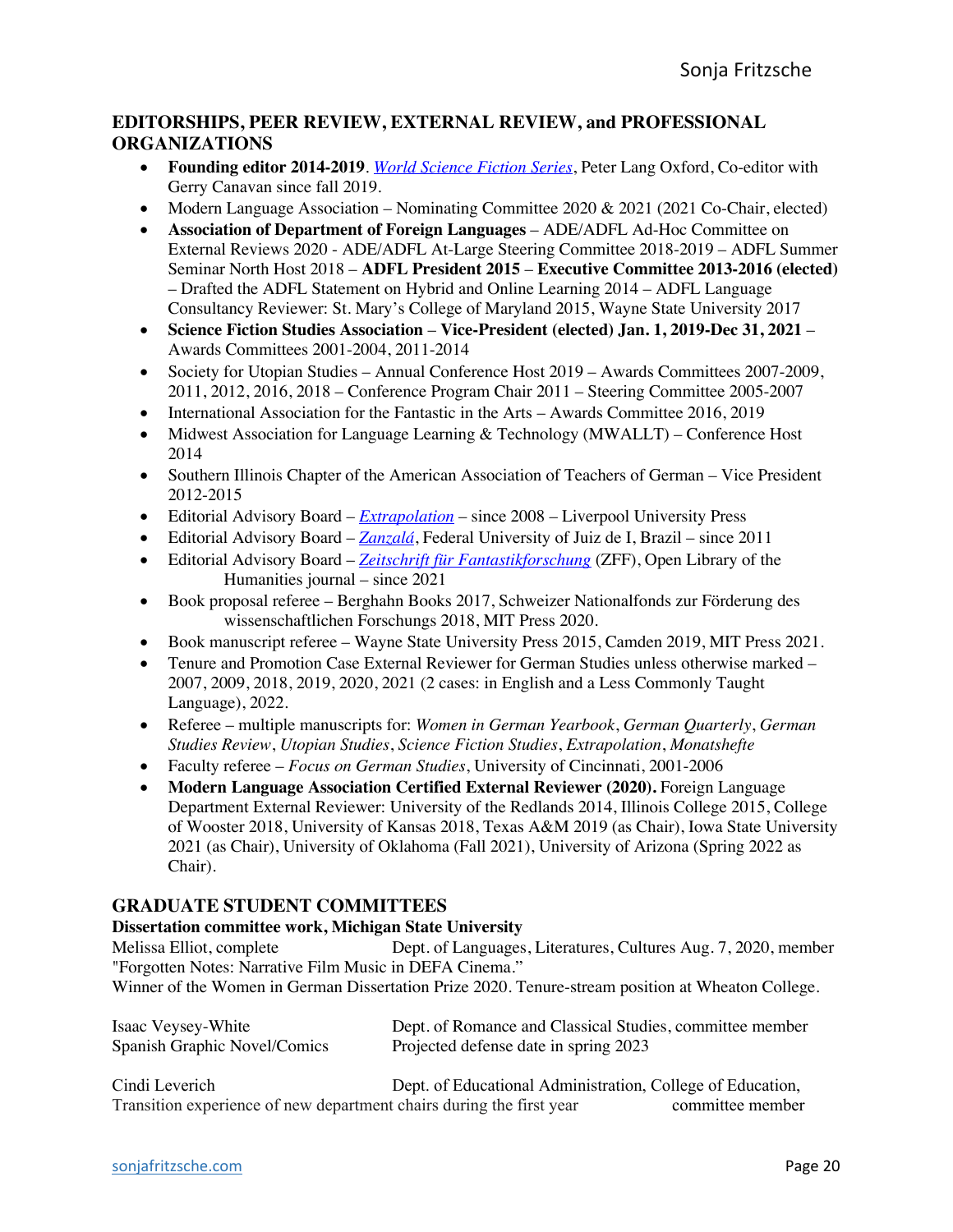## **COURSES TAUGHT**

**Michigan State University 2015-present**

German 302 Third Year German II SS16

**Freie Universität Berlin Internationale Sommerschule FUBiS Term III 2015** Filming Berlin – Berlin and Film: Genre, History, Form, and Style

#### **Illinois Wesleyan University 2001-2015**

German Language/Culture Courses 101, 102, 201, 202, 301 German 230 German for Human Rights German 310 German Business Culture German 417 Beyond the Wall: German Culture Since 1989 (W) Formerly Ger 417 Modern German Cultural History German 488 From Democracy to Dictatorship Formerly Ger 488 Modern German Literature German 499 Independent Study Literature and Culture 115 German Minority Literature Literature and Culture 116 German Postwar Cinema Literature and Culture 272 From Utopia to Science Fiction: Imagining the Future in Russia & Germany (half of course is film) Literature and Culture 274 The Superwomen of Central European Fiction and Film (Women's Studies) Gateway 100 Introduction to Science Fiction (Freshman Seminar) Gateway 100 Amazons, Cyborgs, and She-monsters (half of course is film) Gateway 100 It's Not Easy Being Green: Ecotopian Literature (half of course is film) Humanities 104 World of Ideas: The Modern Era Humanities 270/International Studies 270 Film in Central Europe: When the Walls Came Tumbling Down (did not run) May Term travel course sponsored in part by the DEFA Foundation, Berlin

### **PROFESSIONAL ORGANIZATIONS**

Coalition of Women in German (WIG) German Studies Association (GSA) International Association of Fantastic in the Arts (IAFA) Modern Language Association (MLA) National Association of Diversity Officers in Higher Education (NADOHE) Science Fiction Research Association (SFRA) Society for Disability Studies (SDS)

### **LANGUAGES**

| English – native $(L1)$ fluency    | Spanish – intermediate low/mid $(L3)$ |
|------------------------------------|---------------------------------------|
| German – non-native $(L2)$ fluency | French – reading knowledge $(L3)$     |

### **ADDITIONAL TRAINING/EXPERIENCE**

| <b>American Council of Education (ACE) Learning Circle on Shared</b> | March-April 2022 |
|----------------------------------------------------------------------|------------------|
| <b>Equity Leadership</b>                                             |                  |
|                                                                      |                  |

**MSU Clery Act Liaison Training** February 3, 2022